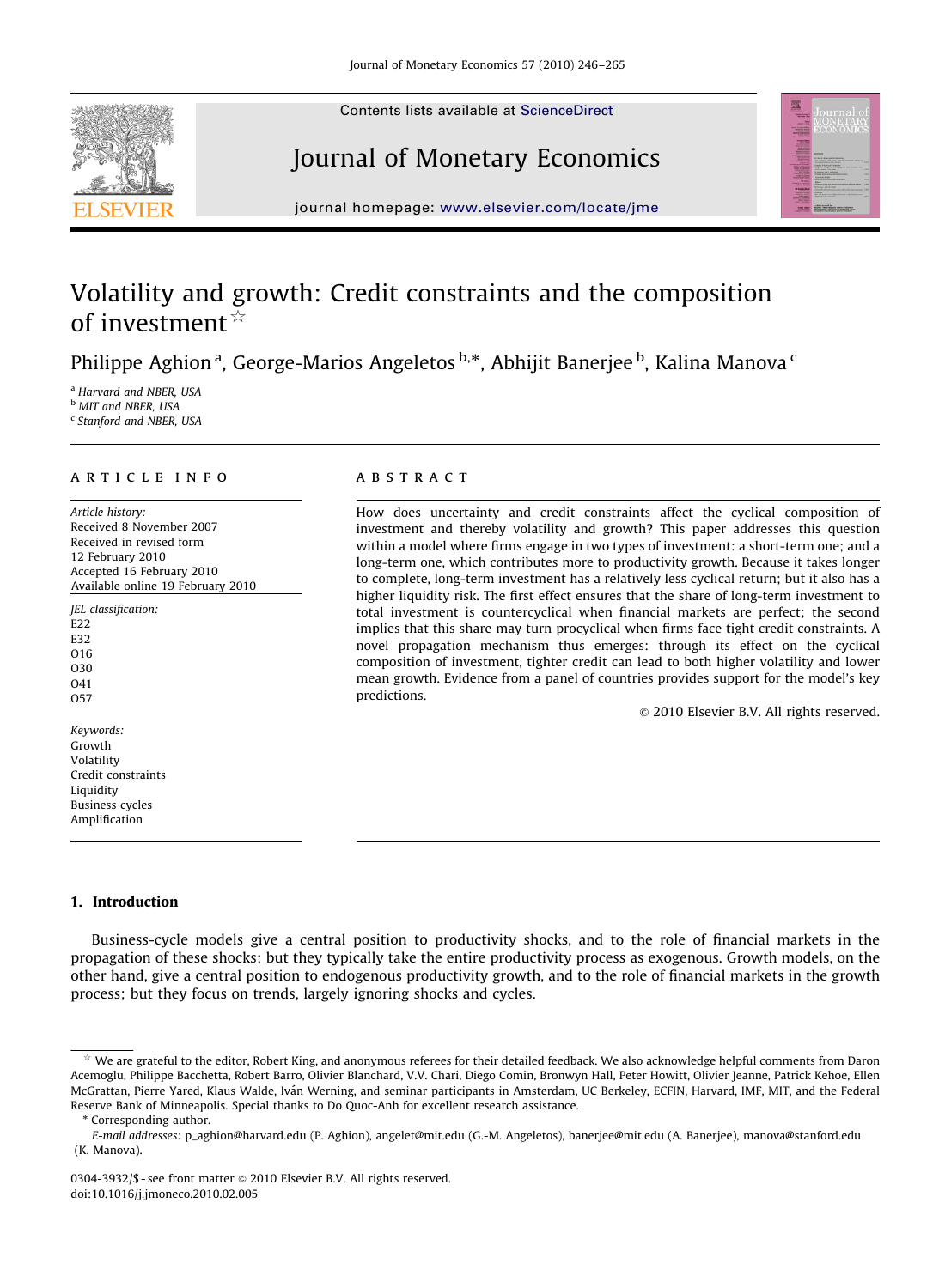The broader goal of this paper is to build a theory of the *joint* determination of growth and volatility. Of course, ours is not the first attempt to do so.<sup>1</sup> The novelty of our approach rests on the particular propagation mechanism considered: we study how financial frictions impact the composition of investment over the business cycle, and the implications that this in turn has for both volatility and growth.

In our model, firms engage in two alternative types of investment. Short-term investment takes relatively little time to build and therefore generates output (and liquidity) relatively quickly. Long-term investment takes more time to complete, but also contributes more to productivity growth. By design, the overall supply of capital goods does not vary over the business cycle. This permits us to isolate the novel composition effects that are the core of our contribution from more conventional propagation mechanisms that work through the response of aggregate saving and overall investment to the underlying business-cycle shocks.

With perfect credit markets, the equilibrium composition of investment is dictated merely by an opportunity-cost effect. As long as shocks are mean reverting, short-term returns are more procyclical than long-term returns. That is, the relative demand for long-term investment is higher in recessions than in booms. It follows that the fraction of capital allocated to long-term investment opportunities is countercyclical.

With sufficiently tight credit constraints, this fraction turns procyclical. This is not because credit constraints limit the ability to invest as in standard credit-multiplier models: in equilibrium, neither type of investment is constrained ex ante. Rather, it is because tighter constraints imply a higher probability that long-term investment will be interrupted by a liquidity shock. Ex ante, the anticipation of this risk reduces the willingness to engage in long-term investment—and the more so in recessions, when firms expect liquidity to remain relatively scarce for a while.

The first main prediction of our model is therefore that tighter credit constraints contribute to a more procyclical share of long-term investment. This result regarding the cyclical composition of investment is the core theoretical contribution of our paper. By itself, it is the key testable prediction of the model; but it also leads to two additional predictions.

Because long-term investment enhances productivity more than short-term investment, tighter credit constraints also induce procyclicality in the growth rate of the economy. In particular, the cyclical behavior of the composition of investment mitigates fluctuations when financial markets are perfect, but amplifies them when credit constraints are sufficiently tight. This amplification effect is therefore the second main prediction of our paper. At the same time, because tighter credit constraints increase the liquidity risk involved in long-term investments, they reduce the average propensity to engage in such investments. In so doing, they also reduce the mean growth rate of the economy. This growth effect is the third main prediction of our paper.

Combined, these results mean that financial frictions contribute to both lower mean growth and higher volatility. Importantly, what drives these results is not the cyclical behavior of aggregate saving and investment, as in most other models of financial frictions, but rather the cyclical composition of investment. Our paper thus makes a distinct theoretical contribution towards understanding the joint determination of growth and volatility in the cross-section of countries.

Turning to the empirical front, we examine the performance of the theory within a panel of 21 OECD countries over the 1960–2000 period. Our proxy for the model's business-cycle shocks are innovations in commodity prices, weighted by the contribution of these commodities to each country's net exports. This measure of shocks is appealing because price fluctuations in international commodity markets are largely exogenous to each individual economy. Our proxy for the share of long-term investment is the ratio of structural investment to total private investment. This measure captures long-term projects that are likely to be productivity-enhancing, and has systematically been collected for a large sample of countries over a 40-year period.2 Finally, our proxy for the tightness of credit constraints is the ratio of private credit to GDP. This is a standard measure of financial development in the finance-and-growth literature, and provides substantial time-series and cross-sectional variation in our panel.

Using these empirical proxies, we find strong support for the model's key predictions. First, the impact of shocks on the share of structural investment is greater in countries at lower levels of financial development. By contrast, no such effect is observed for the overall investment rate. Second, tighter credit amplifies the effects of shocks on output growth. Moreover, this result is not driven by the aggregate investment rate. Finally, financially underdeveloped countries feature less growth, more volatility, and a more negative correlation between growth and volatility.

The paper contributes to a voluminous literature that has studied the effects of credit frictions on long-run growth and/ or business cycles. Notable examples include [Aghion et al. \(1999\),](#page-19-0) [Aghion and Bolton \(1997\)](#page-19-0), [Banerjee and Newman](#page-19-0) [\(1993\)](#page-19-0), [Bernanke and Gertler \(1989\),](#page-19-0) [King and Levine \(1993\),](#page-19-0) and [Kiyotaki and Moore \(1997\)](#page-19-0); see [Levine \(1997\)](#page-19-0) for an excellent review and more references. We depart from this earlier work by studying how liquidity risk affects the cyclical composition of investment as opposed to the overall rate of investment. Many other papers—including [Acemoglu and](#page-18-0) [Zilibotti \(1997\)](#page-18-0), [Aghion and Saint-Paul \(1998\)](#page-19-0), [Barlevy \(2004\),](#page-19-0) [Comin and Gertler \(2006\)](#page-19-0), [Hall \(1991\)](#page-19-0), [Gali and Hammour](#page-19-0) [\(1991\)](#page-19-0), [Koren and Tenreyro \(2007\)](#page-19-0), and [Walde \(2005\)](#page-19-0)—do look at the allocation of economic activity across alternative sectors or investment opportunities; but they do not consider the impact of credit frictions and liquidity risk as our paper.

<sup>&</sup>lt;sup>1</sup> For other contributions in this direction, see [Acemoglu and Zilibotti \(1997\)](#page-18-0), [Caballero and Hammour \(1994\),](#page-19-0) [Comin and Gertler \(2006\),](#page-19-0) [Francois and](#page-19-0) [Lloyd-Ellis \(2003\)](#page-19-0), [Jones et al. \(2000\)](#page-19-0), [King and Rebelo \(1993\),](#page-19-0) [Stadler \(1990\)](#page-19-0), [Obstfeld \(1994\)](#page-19-0), and [Walde \(2005\).](#page-19-0)

 $^2$  While R&D expenditure is another natural proxy for long-term productivity-enhancing investments, we opted away from it because of the poor quality of the cross-country R&D data. See the remark at the end of Section 6.2.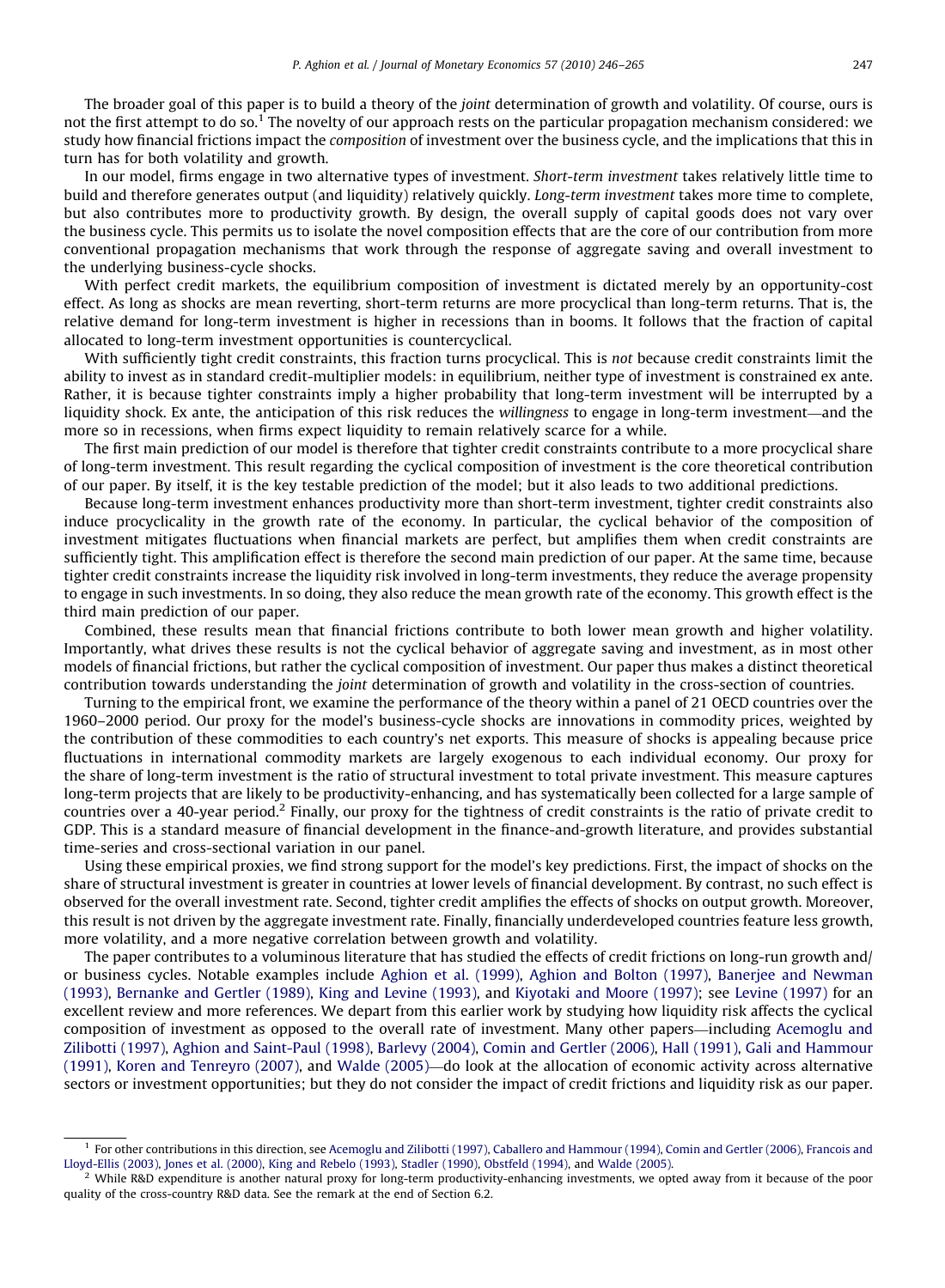Finally, [Chevalier and Scharfstein \(1996\)](#page-19-0) propose a theory of countercyclical markups whose mechanics partly resemble those of our theory, once appropriately re-interpreted.<sup>3</sup>

The rest of this article is organized as follows. Section 2 reviews some empirical and theoretical considerations that motivate our exercise. Section 3 introduces the model. Section 4 analyzes the equilibrium composition of investment, while Section 5 derives the implications for growth and volatility. Section 6 contains the empirical analysis. Section 7 concludes. The detailed proofs of the formal results are omitted here because of space limitations, but can be found in the Online Supplementary Material.

## 2. Some motivating background

In an influential paper, [Ramey and Ramey \(1995\)](#page-19-0) document a negative correlation between the volatility and the mean rate of output growth in a cross-section of countries. They show that this correlation survives a variety of controls and go on to argue that it admits a causal interpretation.4 Our paper is about the joint determination of volatility and growth, rather than the causal effect of the former on the latter. Nevertheless, the findings in [Ramey and Ramey \(1995\)](#page-19-0) provide a certain motivation and guidance for our own theoretical and empirical explorations.

A negative effect of volatility on growth is consistent with the one-sector neoclassical growth model if risk discourages demand for investment more than it encourages the precautionary supply of savings, which is typically the case if the elasticity of intertemporal substitution is sufficiently high ([Obstfeld, 1994; King and Rebelo, 1993; Jones et al., 2000\)](#page-19-0). A similar result can be obtained within the neoclassical growth model for the case of idiosyncratic investment risk ([Angeletos, 2007](#page-19-0)). Such an effect is also consistent with models featuring financial frictions in the tradition of [Bernanke and](#page-19-0) [Gertler \(1989\):](#page-19-0) higher volatility may increase the likelihood of binding credit constraints and thereby reduce investment.

However, none of these stories seems to explain the observed negative correlation between volatility and growth. If these stories were the key behind this correlation, one would expect that controlling for the aggregate rate of investment would remove most of this correlation. As shown in columns 1–4 of Table 1, that is not the case. In these columns, we revisit some of the basic specifications from [Ramey and Ramey \(1995\)](#page-19-0) in our dataset. The point estimate of the volatility coefficient falls only by one tenth when the investment rate is included as an additional control. The data therefore suggest that the observed negative relation between volatility and growth is not channeled through the overall rate of saving and investment.

Moreover, whereas there is suggestive evidence that credit access predicts both the mean and the volatility of the growth rate,<sup>5</sup> a first pass at the data gives no indication that credit predicts the volatility of the aggregate investment rate. In our sample, the cross-country correlation between a country's ratio of private credit to GDP—the measure of financial development usually used in the literature—and the country's mean growth rate is 0.49, and the correlation between private credit and the variance of the growth rate is  $-0.42$ . By contrast, the correlation between private credit and the standard deviation of the ratio of investment to GDP is about zero (only  $-0.06$ ). Moreover, when in columns 7 and 8 of Table 1 the same regressions as in columns 5 and 6 are repeated now using the standard deviation of the investment rate as the dependent variable, no relationship between the latter and the quality of the financial sector is found. Once again, this suggests that the volatility effects of credit constraints are not channeled through the overall rate of investment.

Taken together, these observations indicate that one should look beyond the standard transmission channel—the response of aggregate saving and investment—in order to understand the interaction effect of uncertainty and credit constraints on growth and volatility. Our approach then rests on shifting focus from the average rate of investment to its composition.

#### 3. The model

Our model economy is populated by overlapping generations of a single type of agents, henceforth called ''entrepreneurs''. Each generation consists of a unit mass of entrepreneurs. Each entrepreneur lives for three periods and is endowed with one unit of labor in each period of her life. There is a single consumption good and two types of capital goods.

Consider an entrepreneur born in period t. Her labor endowment, measured in efficiency units, is denoted by  $H<sub>r</sub>$ . One can think of  $H_t$  as the stock of human capital, skills, and other know-how that an entrepreneur has acquired by the time she starts engaging in productive activities. To simplify the analysis, this stock is assumed to be fixed over the productive life of an entrepreneur and to be exogenous to her production choices. At the same time, the growth rate of  $H_t$  is allowed to depend on the general equilibrium of the economy through a certain type of intergenerational spillover effects, similar in

 $3$  That paper argues that young firms have an incentive to keep their markups low in the hope of building up higher market shares, but this effect is likely to lower when bankruptcy risk is higher. The similarity to our paper then rests on re-interpreting the choice of a low markup as a long-term investment and the bankruptcy risk as liquidity risk.

<sup>4</sup> Complementary evidence is provided by [Blattman et al. \(2004\),](#page-19-0) [Koren and Tenreyro \(2007\)](#page-19-0), and others. See, however, [Chatterjee and Shukayev](#page-19-0) [\(2005\)](#page-19-0) and [Ramey and Ramey \(2006\)](#page-19-0) for a debate on how sensitive these findings are to the particular measurement of output growth.

 $5$  If private credit is included in the regressions of columns 1–4, then its effect on mean growth is positive, as standard in the literature. Its effect on growth volatility, on the other hand, is negative, as shown in columns 5 and 6.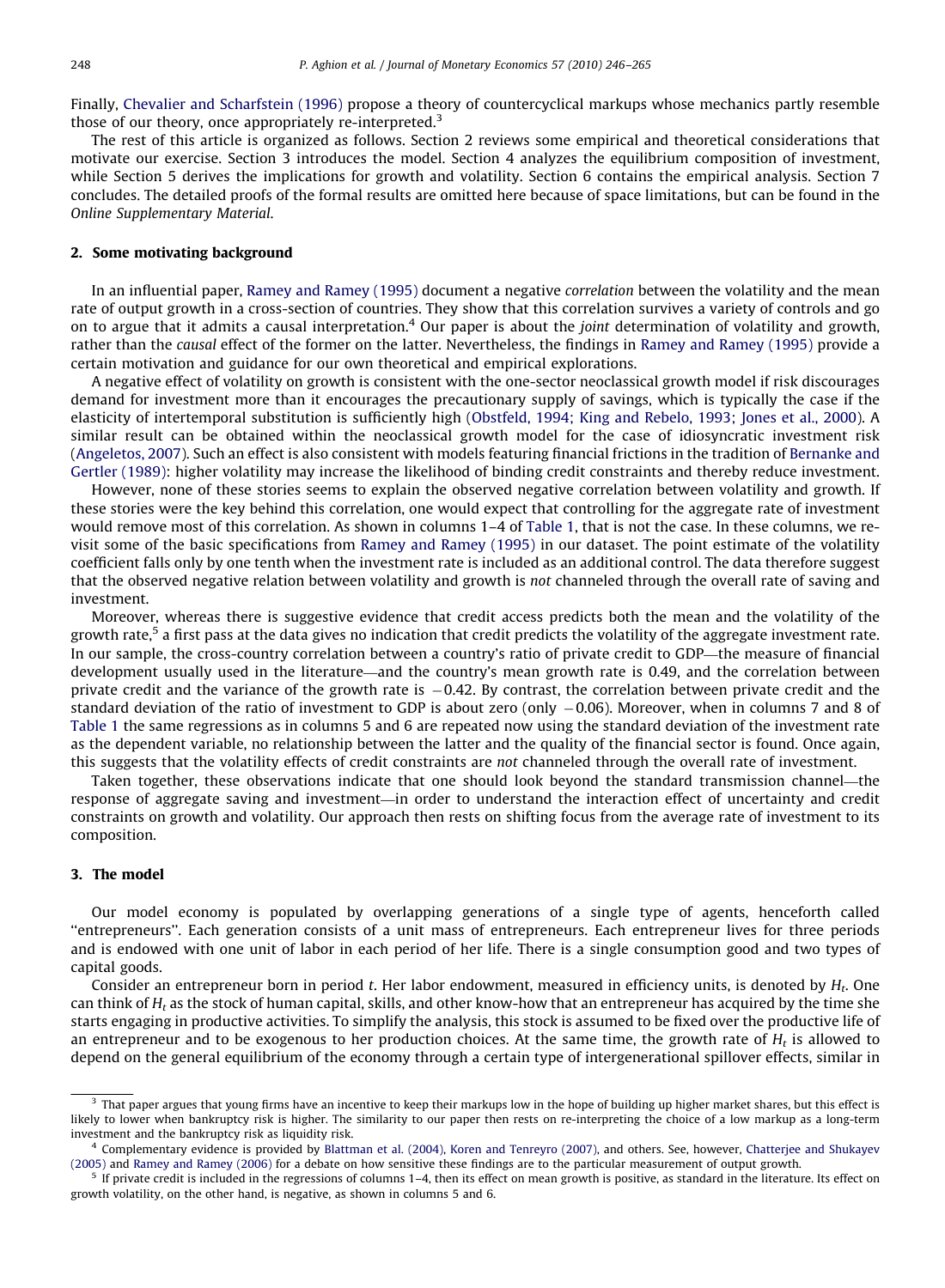Average growth, growth volatility and investment volatility.

| Dependent variable       |                            | Average growth, 1960-2000            |                                      |                                  | Growth volatility, 1960-2000 |                       | Investment volatility, 1960-2000    |                           |
|--------------------------|----------------------------|--------------------------------------|--------------------------------------|----------------------------------|------------------------------|-----------------------|-------------------------------------|---------------------------|
|                          | (1)                        | (2)                                  | (3)                                  | (4)                              | (5)                          | (6)                   | (7)                                 | (8)                       |
| initial income           | 0.002<br>(0.88)            | $-0.010$<br>$(-3.31)$ <sup>***</sup> | $-0.006$<br>$(-3.59)$ <sup>***</sup> | $-0.010$<br>$(-4.07)^{***}$      | $-0.012$<br>$(-3.23)$ ***    | $-0.005$<br>$(-1.22)$ | $-0.940$<br>$(-2.18)$ <sup>**</sup> | $-1.526$<br>$(-2.63)^{4}$ |
| growth volatility        | $-0.127$<br>$(-2.10)^{11}$ | $-0.116$<br>$(-1.27)$                | $-0.113$<br>$(-2.64)$ <sup>***</sup> | $-0.101$<br>$(-1.35)$            |                              |                       |                                     |                           |
| investment/GDP           |                            |                                      | 0.002<br>$(10.11)^{***}$             | 0.001<br>$(5.64)$ <sup>***</sup> |                              |                       |                                     |                           |
| private credit           |                            |                                      |                                      |                                  | $-0.024$<br>$(-2.09)^{**}$   | $-0.006$<br>$(-0.52)$ | 0.577<br>(0.43)                     | 2.362<br>(1.41)           |
| Controls                 |                            |                                      |                                      |                                  |                              |                       |                                     |                           |
| pop growth, sec enroll   | No                         | Yes                                  | N <sub>0</sub>                       | <b>Yes</b>                       | N <sub>0</sub>               | Yes                   | N <sub>0</sub>                      | Yes                       |
| Levine et al. policy set | N <sub>0</sub>             | Yes                                  | N <sub>o</sub>                       | Yes                              | N <sub>0</sub>               | Yes                   | N <sub>0</sub>                      | Yes                       |
| R-squared<br>N           | 0.078<br>106               | 0.423<br>73                          | 0.540<br>106                         | 0.617<br>73                      | 0.241<br>106                 | 0.498<br>73           | 0.052<br>106                        | 0.369<br>73               |

This table examines the relationship between long-run growth, growth volatility, investment and financial development. The dependent variable in Columns 1–4 is average annual growth over the 1960–2000 period. The dependent variables in Columns 5–6 and 7–8 are growth and investment volatility, constructed, respectively, as the standard deviation of annual growth and of the share of total investment in GDP over the same period. Financial development is measured by the 1960–2000 average share of private credit in GDP. Columns 2, 4, 6 and 8 control for population growth, secondary school enrollment, and the Levine et al. policy set of controls (government size as a share of GDP, inflation, black market premium, and trade openness). All of these controls are averages over the 1960–2000 period, except for initial income and secondary school enrollment, which are taken for 1960. Constant term not reported. T-statistics in parenthesis. "", ", and \* indicate significance at the 1%, 5%, and 10% level.

spirit to those in [Lucas \(1988\);](#page-19-0) these spillover effects are specified later on. Finally, the preferences of this entrepreneur are given by

$$
U_t = C_{t,t} + \beta C_{t,t+1} + \beta^2 C_{t,t+2},
$$
\n(1)

where  $C_{t,t+n} \ge 0$  denotes her consumption during period  $t+n$ , for  $n \in \{0, 1, 2\}$ , and  $\beta > 0$  is her discount factor.

In the first period of her life (period t), the entrepreneur has access to two CRS technologies that permit her to transform her effective labor to either of the two types of capital goods. In the subsequent two periods of her life, the entrepreneur has no more access to this capital-producing technology, but she can now use her stock of capital goods along with her endowment of labor to produce a consumption good under some other CRS technology. In particular, both types of investment have to be installed during the first period of the entrepreneur's life (period  $t$ ) and cannot be reallocated afterwards, but the one type becomes productive in the second period of her life (period  $t+1$ ), while the other type becomes productive in the third period of her life (period  $t+2$ ). In what follows, we interpret the former type of capital as short-term investment and the latter one as long-term investment.

Consider first the production of capital goods. Since labor is the only input used in the production of the capital goods, the CRS assumption means that the corresponding production functions are linear. Let the technology of producing the short-term capital goods be  $K_t = \theta_{k,t} H_{k,t}$ , where  $H_{k,t}$  is the amount of effective labor allocated to this technology,  $\theta_{k,t}$  is the corresponding productivity, and  $K_t$  is the produced amount of short-term capital goods. Similarly, let the technology of producing the long-term capital goods be  $Z_t = \theta_{z,t}H_{z,t}$ , where  $H_{z,t}$  is the amount of effective labor allocated to this technology,  $\theta_{zt}$  is the corresponding productivity, and  $Z_t$  is the produced amount of long-term capital goods. We abstract from shocks to these productivities and, without any further loss of generality, let  $\theta_{kt} = \theta_{zt} = \theta$  for some fixed  $\theta > 0.6$ 

Consider, next, the production of the consumption good. As mentioned already, short-term investment produces the consumption good with a lag of only one period. Thus, an entrepreneur who is born in period t produces the following amount of the consumption good in period  $t+1$ :

$$
Y_{t,t+1} = A_{t+1} F(K_t, H_t),
$$
\n(2)

where  $A_{t+1}$  is an exogenous aggregate productivity shock,  $K_t$  is the stock of short-term capital goods that the entrepreneur installed in period t,  $H_t$  is her effective labor, and F is a neoclassical production function. For simplicity, F is assumed to be Cobb–Douglas:  $F(K, H) = K^{\alpha} H^{1-\alpha}$ , for some  $\alpha \in (0, 1)$ .

 $6\,$  In equilibrium, all entrepreneurs will choose the same levels of short-term and long-term investment (because they have identical preferences, they face the same technologies and distribution of shocks, and their investment problem is strictly convex). For this reason, and to simplify the notation, we do not index individual investment choices by the identity of the entrepreneur, and instead use  $K_t$  and  $Z_t$  to denote either individual or aggregate investment choices. However, one has to keep in mind that each entrepreneur is subject to an idiosyncratic liquidity risk, which implies that different entrepreneurs may end up with different realized incomes even though they make identical choices.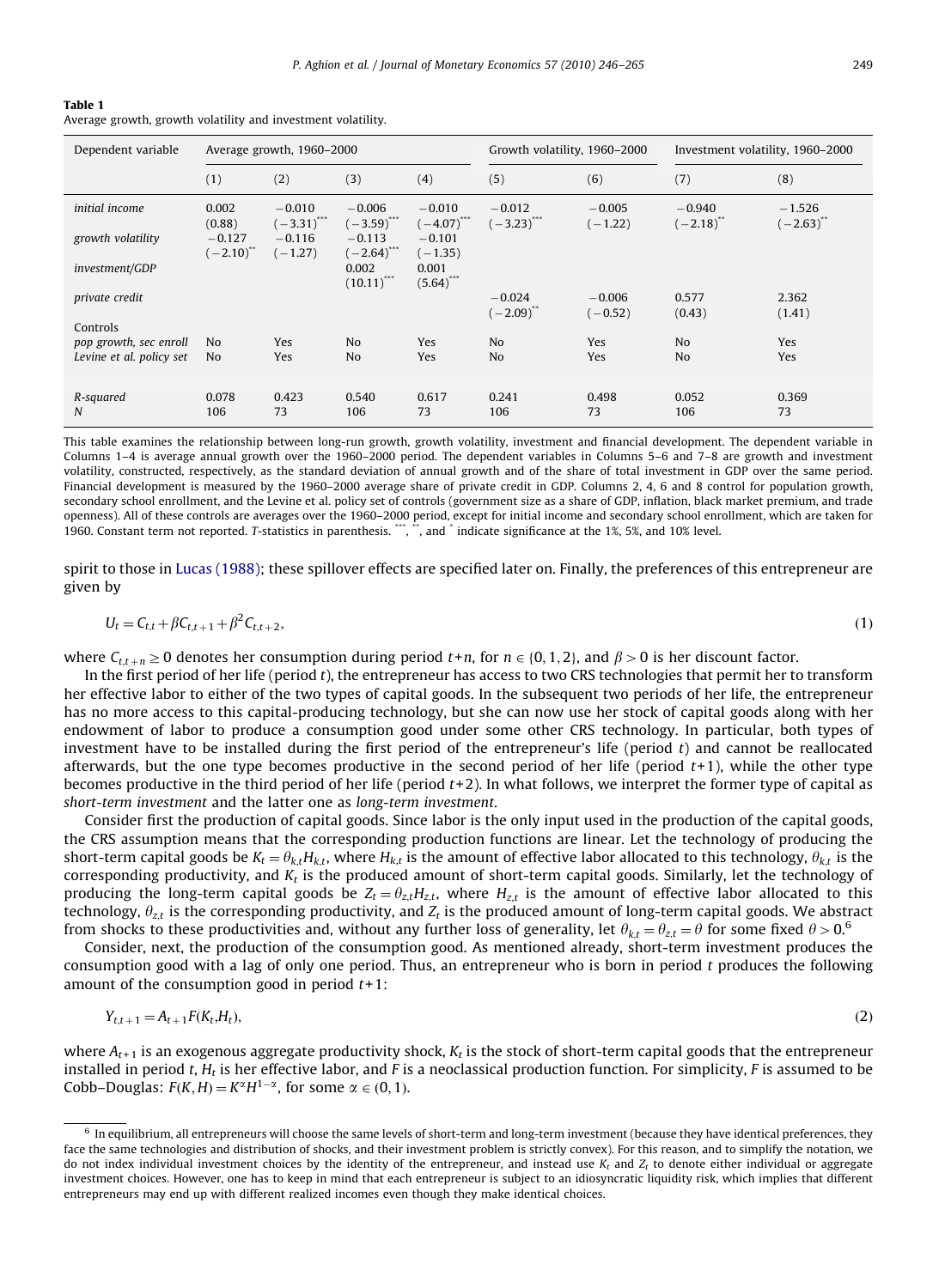Long-term investment, on the other hand, takes one additional period in order to produce the consumption good. During this extra time, the entrepreneur may face an idiosyncratic ''liquidity'' risk. By this we mean the following. In period t+1, the entrepreneur is hit by an idiosyncratic shock, denoted by  $L_{t+1} \ge 0$ . This shock constitutes a random expense, in terms of the consumption good, that the entrepreneur must incur in order to guarantee that her long-term investment remains intact. In particular, if the entrepreneur succeeds in covering this random expense, then she is able to produce the following amount of the consumption good in period  $t+2$ :

$$
Y_{t,t+2} = A_{t+2}F(Z_t, H_t),\tag{3}
$$

where  $A_{t+2}$  is the aggregate productivity shock in period  $t+2$ ,  $Z_t$  is the stock of long-term capital goods that the entrepreneur installed in period t, and  $H_t$  is her effective labor. If, instead, the entrepreneur fails to cover this expense, then her long-term capital goods become obsolete and therefore her output in period  $t+2$  is zero. We henceforth call this situation the "failure" or "liquidation" of the entrepreneur's long-term investment.<sup>7</sup>

We further assume that, if the entrepreneur covers the liquidity shock in period  $t+1$ , she recovers fully the associated expense in period t+2 along with any foregone interest: conditional on paying  $L_{t+1}$  in period t+1, she receives  $\beta^{-1}L_{t+1}$  in period t+2. This assumption guarantees that this shock does not affect the net present value of the long-term investment of the entrepreneur; it only affects the intertemporal pattern of its gross costs and benefits.<sup>8</sup> This assumption thus permits us to identify the shock  $L_{t+1}$  as a pure liquidity shock: the presence of this shock has no effect on equilibrium allocations when markets are complete, but starts playing a crucial role once markets are incomplete. That being said, our key results do not hinge on this assumption. What is essential for our purposes is only that this shock induces a countercyclical liquidity risk when markets are incomplete; whether it may also happen to affect the present value of investment is of secondary importance, which is why it is best to abstract from this effect.

In particular, the financial structure of the economy is specified as follows. First, the entrepreneurs can trade only a riskless short-term bond. Second, the net borrowing of an entrepreneur in the first or second period of her life cannot exceed a multiple  $\mu$  of her contemporaneous income (where  $\mu \ge 0$ ). It follows that the budget and borrowing constraints of the entrepreneur in these periods can be stated as follows: for the first period,

$$
C_{t,t} + q_t(K_t + Z_t) = q_t \theta H_t + B_{t,t} \quad \text{and} \quad B_{t,t} \leq \mu q_t \theta H_t,
$$
\n
$$
(4)
$$

where  $C_{t,t}$  is her first-period consumption,  $q_t$  is the unit price of capital goods at date t,  $q_t(K_t + Z_t)$  is her purchases of capital goods,  $B_{t,t}$  is her first-period borrowing (or saving, if this number is negative), and  $q_t\theta H_t$  is her income from the production and sale of capital goods, while for the second period,

$$
C_{t,t+1} + L_{t+1}e_{t,t+1} = Y_{t,t+1} + B_{t,t+1} - (1 + R_t)B_{t,t} \quad \text{and} \quad B_{t,t+1} \le \mu Y_{t,t+1},\tag{5}
$$

where  $C_{t,t+1}$  is her second-period consumption,  $L_{t+1}$  is the liquidity shock,  $e_{t,t+1}$  is an indicator function that takes the value 1 if the entrepreneur covers this shock and 0 otherwise,  $B_{t,t+1}$  is her second-period borrowing,  $Y_{t,t+1}$  is her income from short-term investment, and  $R_t$  is the risk-free rate between periods t and  $t+1$ . In the third period, on the other hand, no further borrowing is allowed, because the entrepreneur will die after this period. Her budget constraint is thus given by

$$
C_{t,t+2} = (Y_{t,t+2} + \beta^{-1} L_{t+1})e_{t,t+1} - (1 + R_{t,t+2})B_{t,t+1},
$$
\n(6)

where  $C_{t,t+2}$  is her third-period consumption,  $Y_{t,t+2}$  is her income from long-term investment and  $\beta^{-1}L_{t+1}$  is the recovery of the previous-period liquidity expense.

To close the model, we need to specify the dynamics of the stock of human capital  $(H_t)$ , the stochastic process of the aggregate productivity shock  $(A_t)$  and the idiosyncratic liquidity shock  $(L_t)$ .

For the stock of human capital (or level of know-how), the following law of motion is assumed:

$$
H_{t+1} = \Gamma(H_t, \tilde{Z}_t, K_t),
$$

where  $\tilde{Z}_t$  denotes the amount of long-term investment that survives the liquidity shock (to be determined in equilibrium) and where the function  $\Gamma$  is continuous and increasing in all its arguments. To guarantee a balanced-growth path,  $\Gamma$  is assumed homogenous of degree 1. Furthermore, for any H and any given sum  $Z+K$ ,  $\Gamma(H,Z,K)$  is assumed to increase with the ratio Z/K. This assumption is meant to capture the idea that many long-term investments such as education, firm entry, R&D, and the like appear to be relatively more conducive to productivity growth than short-term investments in working capital, machines, and the like. This in turn will permit us to spell out the potential implications of our results for the dynamics of growth without going into the deeper micro-foundations of productivity growth.

Next, for the productivity shock, its logarithm is assumed to follow an AR(1) process:

$$
\log A_t = \rho \log A_{t-1} + \log v_t,\tag{7}
$$

where  $v_t$  is the innovation in the productivity shock—a random variable that is i.i.d. over time, with mean normalized to  $\mathbb{E}[v_t]=1$ , positive higher moments, and compact support  $[v_{min}, v_{max}]$ , with  $0 < v_{min} < v_{max} < \infty$ —and where  $\rho \in (0,1)$ parameterizes the persistence of the productivity shock. The key property we seek to capture with this specification is that

 $^7$  The fact that "failure" or "liquidation" is here modeled as full, rather than partial, depreciation is only for simplicity.

<sup>&</sup>lt;sup>8</sup> Here, we anticipate the fact that, because preferences are linear, the equilibrium interest rate will be  $R_t = \beta^{-1}$ .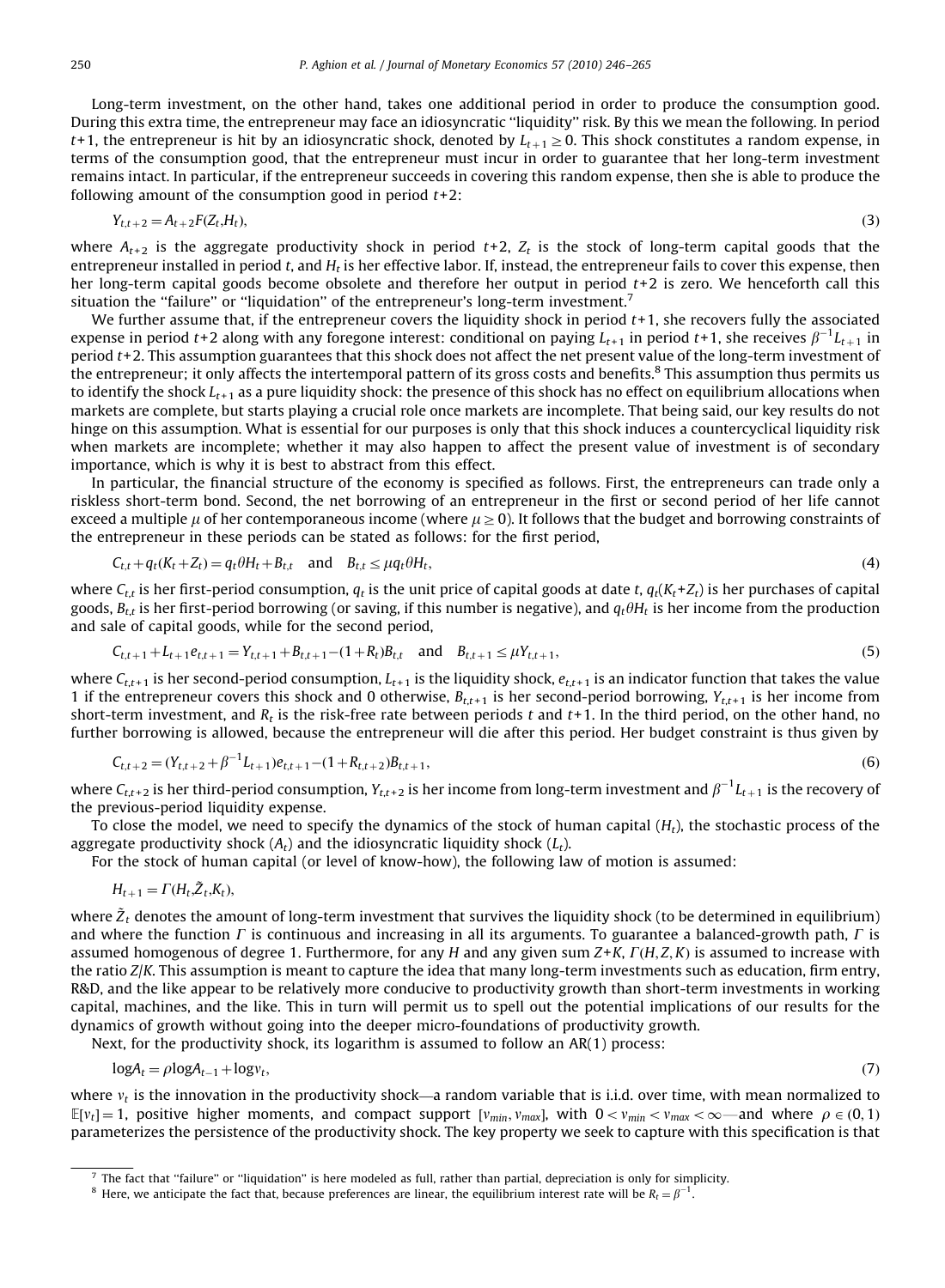the business cycle features both some persistence  $(\rho > 0)$  and some mean-reversion  $(\rho < 1)$ . This is essential for our argument. The log-linearity, instead, is not essential; it only buys us some tractability in computing conditional expectations for future productivity shocks.

Finally, the liquidity shock, is assumed to grow proportionately with  $H_t$  so as to guarantee that the economy admits a balanced growth path along which the impact of the liquidity risk does not vanish as the economy grows. Formally, let  $\ell_{t+1} = L_{t+1}/H_t$  denote the "normalized" level of the liquidity shock; impose that the distribution of  $\ell_{t+1}$  is invariant over time; and let [0,  $\ell_{max}$ ] be the support of this distribution and  $\Phi$  its c.d.f.<sup>5</sup> The maximal liquidity shock,  $\ell_{max}$  is assumed to exceed  $A_{max}F(\theta,1)$ , where  $A_{max} \equiv v_{max}/(1-\rho)$  is the maximal productivity shock; as it will become clear, this restriction guarantees that the entrepreneur will fail to meet the maximal liquidity shock when credit markets are sufficiently tight  $(\mu$ is sufficiently small). Finally, to maintain tractability, a power-form specification is assumed:  $\varPhi(\ell)\!=\!(\ell/\ell_{max})^\phi$  when  $\ell < \ell_{max}$ , for some  $\phi > 0$ , and  $\Phi(\ell) = 1$  when  $\ell \geq \ell_{max}$ .<sup>10</sup>

Remarks. There are various interpretations of what the two types of investment and the liquidity shock may represent. The short-term investment might be putting money into one's current business, while the long-term productivityenhancing investment may be starting a new business. Or, the short-term investment may be maintaining existing equipment or buying a machine of the same vintage as the ones already installed, while the long-term investment is building an additional plant, building a research lab, learning a new skill, or adopting a new technology. Similarly, the liquidity shock might be an extra cost necessary for a newly adopted technology to be adapted to evolving market conditions; or a health problem that the entrepreneur needs to deal with; or some other idiosyncratic shock that can ruin the entrepreneur's business unless she can repair the damage from it. Finally, the fact that long-term productivityenhancing investments such as starting up a new business, learning a new skill, adopting a new technology, or undertaking a new R&D project are largely intangible and non-verifiable may justify our implicit assumption that a large portion of these investments is not collateralizable—and hence that these investments may get disrupted by liquidity shocks even if they have positive net present value. In this regard, although we abstract from the micro-foundations of liquidity constraints, we are essentially building on the insights of the related literature on moral hazard and credit constraints, such as [Holmstrom and Tirole \(1998\)](#page-19-0) and [Aghion et al. \(1999\).](#page-19-0) Indeed, note that the latter paper provides a microfoundation of the particular borrowing constraint assumed in the present paper.

#### 4. Equilibrium composition of investment

In this section we analyze the equilibrium composition of investment, starting first with the case where markets are perfect and then moving to the case where credit constraints are binding. Our model is designed so that the characterization of the equilibrium composition of investment can be derived without characterizing the equilibrium dynamics of  $H_t$ . This highlights that the core contribution of our paper regards the cyclical composition of investment. The implications for output volatility and growth will be considered in a subsequent section.

#### 4.1. Complete markets

Suppose that credit markets are perfect and consider an entrepreneur born in period t. Because the entrepreneur can borrow as much as she wishes in the second period of her life, she can always meet her liquidity shock, should she find it desirable to do so. Because of the linearity of preferences, the equilibrium interest rate is pinned down by  $R_t=\beta^{-1}.$  It follows that the net present value of meeting the liquidity shock is  $(Y_{t,t+2}+\beta^{-1}L_{t+1})-R_{t+1}L_{t+1}=Y_{t,t+2}=A_{t+2}F(Z_t,H_t)\geq 0$ which guarantees that it is always optimal for the entrepreneur to meet her liquidity shock.

Next, the budget constraints along with the fact that  $R_t = \beta^{-1}$  imply that the present value of the entrepreneur's consumption—also her lifetime utility—is pinned down by the following:

$$
U_t = C_{t,t} + \beta C_{t,t+1} + \beta^2 C_{t,t+2} = q_t(\theta H_t - K_t - Z_t) + \beta (Y_{t,t+1} - L_{t+1}) + \beta^2 (Y_{t,t+2} + \beta^{-1} L_{t+1})
$$
  
=  $q_t(\theta H_t - K_t - Z_t) + \beta A_{t+1} F(K_t, H_t) + \beta^2 A_{t+2} F(Z_t, H_t).$ 

<sup>&</sup>lt;sup>9</sup> An alternative specification of the liquidity shock that would also guarantee the existence of such a balanced-growth path is one that specifies the shock  $L_{t+1}$  as proportional to the level  $Z_{t+1}$  of the entrepreneur's long-term investment. In this case, the exogenous, stationary shock would be given by  $\ell_{t+1} = L_{t+1}/Z_{t+1}$ . Furthermore, thanks to the CRS property of the production function, one could then interpret the probability that  $L_{t+1} \leq X_{t+1}$ interchangeably either as the probability that the entire long-term investment of the entrepreneur survives to period  $t+2$ , or as the fraction of her longterm capital stock that survives to period t+2. Finally, because this specification retains the key property of our model, namely that the liquidity risk is countercyclical, it also does not affect the core of our key predictions. However, this specification is more cumbersome analytically, which is why we opted for the simpler one assumed here.

<sup>&</sup>lt;sup>10</sup> As it will become clear, the parameter  $\phi$ , which identifies the elasticity of  $\Phi$ , governs the cyclical elasticity of the liquidity risk faced by the entrepreneur. When the elasticity of  $\Phi$  is not constant, our equilibrium characterization can be interpreted as a log-linear approximation around the steady state.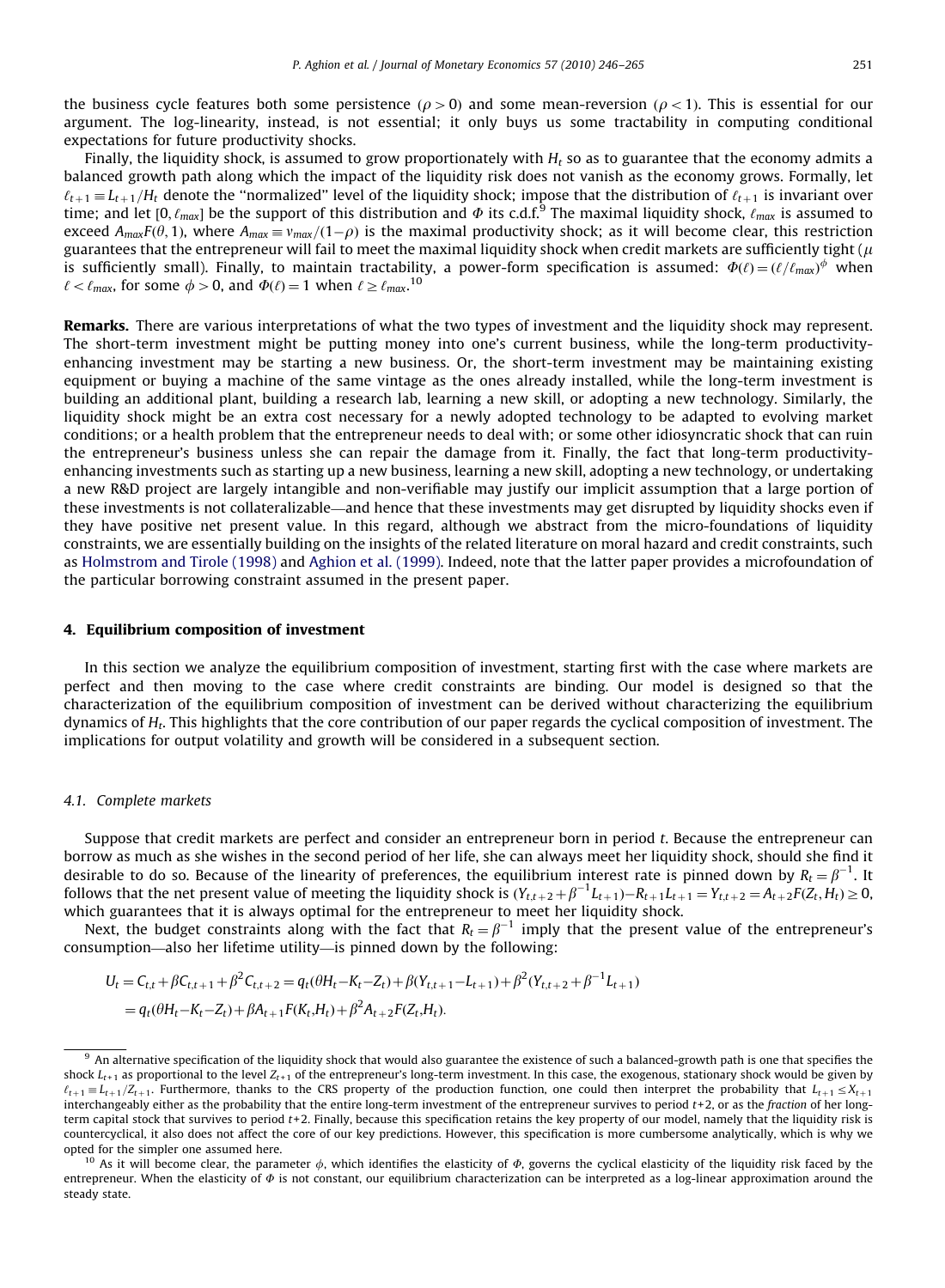The optimal investment problem of the entrepreneur can thus be reduced to the following:

$$
\max_{K_t, Z_t} \mathbb{E}_t[\beta A_{t+1} F(K_t, H_t) + \beta^2 A_{t+2} F(Z_t, H_t) - q_t K_t - q_t Z_t].
$$

Let  $k_t = K_t/H_t$  and  $z_t = Z_t/H_t$  denote the "normalized" levels of short- and long-term investment. The entrepreneur's problem can then be restated as follows:

$$
\max_{k_t,z_t} \mathbb{E}_t[\beta A_{t+1}f(k_t) + \beta^2 A_{t+2}f(z_t) - q_t k_t - q_t z_t].
$$

Because f is strictly concave, the solution to the above problem, for given  $q_t$ , is uniquely pinned down by the following firstorder conditions:

$$
\beta \mathbb{E}_{t}[A_{t+1}f'(k_{t})] = q_{t} \quad \text{and} \quad \beta^{2} \mathbb{E}_{t}[A_{t+2}f'(z_{t})] = q_{t}.
$$
\n(8)

That is, the entrepreneur equates the marginal cost of the two types of investment (the price  $q_t$ ) with their expected marginal profit.

The individual entrepreneur takes the price of capital goods,  $q<sub>t</sub>$ , as exogenous to her choices. In equilibrium, however, this price adjusts to make sure that the aggregate excess demand for capital goods is zero. In other words, the equilibrium investment levels must satisfy the resource constraint  $K_t + Z_t = \theta H_t$ , where, recall,  $\theta$  is the productivity of new-born entrepreneurs in the production of capital goods. Equivalently, the normalized levels must satisfy

 $k_t + z_t = \theta$ .

Combining this with (8), we infer that the equilibrium composition of investment is pinned down by the following condition:

$$
\mathbb{E}_t[A_{t+1}f'(\theta - z_t)] = \beta \mathbb{E}_t[A_{t+2}f'(z_t)].\tag{9}
$$

This condition has a straightforward interpretation: it equates the marginal value of long-term investment (on the righthand side) with its opportunity cost (on the left-hand side).

To complete the characterization of the equilibrium, we only need to ensure that there are enough aggregate resources to pay for the liquidity shocks in each period. To do so, we henceforth impose that the parameters of the economy satisfy  $l_{mean} < A_{min}$ f $(\theta - z_{max})$ , where  $z_{max}$  is the solution to condition (8) when  $A_t$  =  $A_{min}$ , and where  $A_{min}$  and  $l_{mean}$  are, respectively, the minimum productivity level and the mean liquidity shock. This leads to our first main result.

Proposition 1. Suppose that credit markets are perfect.

- (i) The equilibrium exists and is unique.
- (ii) There exists a continuous function  $z^*: \mathbb{R}_+ \to (0, \theta)$  such that the equilibrium levels of short-term and long-term investment are given, respectively, by  $k_t = \theta - z^*(A_t)$  and  $z_t = z^*(A_t)$ .
- (iii) The function z\* is strictly decreasing. That is, the share of long-term investment decreases with a positive innovation in productivity.

The logic behind this result is very basic and hence likely to extend to richer environments. As long as there is meanreversion in the business cycle, profits anticipated in the near future are likely to be more pro-cyclical than profits anticipated in the distant future. Moreover, the return to short-term investment depends more heavily on profits in the near future, while the return to long-term investment depends more heavily on profits in the distant future. It follows that the return to short-term investment is likely to be more procyclical than the return to long-term investment and, therefore, the composition of investment is likely to shift towards a relatively higher share of long-term investment during recessions than during booms.

At the core of this result is a particular type of opportunity-cost effect: the opportunity cost of long-term investment, in terms of forgone short-term investment opportunities, is higher in booms than in recessions. This opportunity-cost effect, which induces countercyclicality in the share of long-term investment, is present independently of whether credit markets are perfect or not; but once markets are imperfect, an additional, countervailing effect emerges. This additional effect is studied in the next section.

Remark. Proposition 1 stated the cyclical properties of the composition of investment in terms of its co-movement with the productivity shock. However, it is straightforward to translate these properties in terms of the co-movement of the two types of investment with aggregate output (which is the canonical definition of cyclical properties). To see this, note that the equilibrium level of GDP, evaluated in units of the consumption good, can be written as follows:

$$
GDP_t = A_t f(k_{t-1}) + A_t f(z_{t-2}) + q_t k_t + q_t z_t.
$$
\n(10)

The first two terms on the right-hand side capture the value added of the consumption sector, while the last two terms capture the value added of the investment sector. Clearly, the first two terms increase with a positive innovation in  $A_t$ . By Proposition 1 and the fact that  $q_t = \mathbb{E}[A_{t+2}]f'(z_t)$  in equilibrium,  $q_t$  also increases with a positive innovation in  $A_t$ ; and since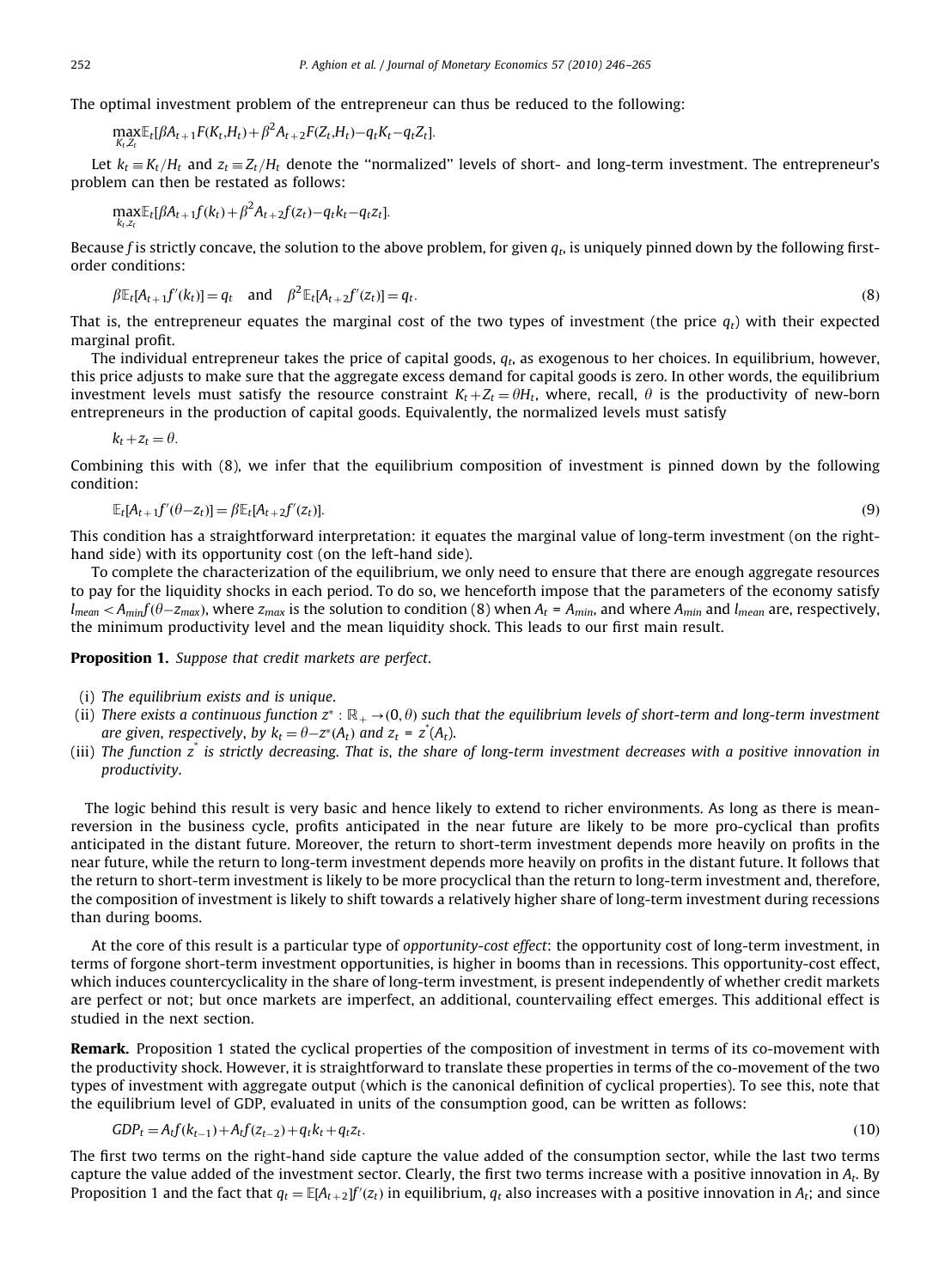$k_t + z_t = \theta$  is constant, GDP<sub>t</sub> increases too. It follows that the contemporaneous covariance between GDP and the share of long-term investment is indeed negative.

#### 4.2. Incomplete markets

Consider now the case where credit markets are imperfect. Once again, the linearity of preferences guarantees that  $R_t=\beta^{-1}.$  But now the entrepreneur is not completely indifferent about the timing of her consumption and the pattern of her borrowing and saving. In particular, because the probability of failing to meet the liquidity shock is positive, the entrepreneur finds it strictly optimal to consume zero in the first period of her life—for doing so maximizes the availability of funds in the second period and thereby minimizes the probability of failure. Furthermore, whenever the entrepreneur has enough funds herself in the second period to cover her liquidity shock, or can borrow enough funds to meet this goal, she will always find it optimal to do so. It follows that the entrepreneur covers her liquidity shock if and only if  $L_{t+1} \leq X_{t+1}$ , where

$$
X_{t+1} = (1+\mu)Y_{t,t+1} + R_t q_t (\theta H_t - K_t - Z_t).
$$

The latter measures the total liquidity available to the entrepreneur during period  $t+1$ : it is given by the income of the entrepreneur in that period, plus the maximal borrowing that is available to her in that period, plus any savings from the (net) sale of capital goods in the previous period.

Combining the aforementioned observations with the budget constraints, we infer that the present value of the entrepreneur's consumption—also her lifetime utility—is pinned down by the following:

$$
C_{t,t} + \beta C_{t,t+1} + \beta^2 C_{t,t+2} = q_t(\theta H_t - K_t - Z_t) + \beta A_{t+1} F(K_t, H_t) + \beta^2 A_{t+2} F(Z_t, H_t) e_{t,t+1},
$$

where  $e_{t,t+1} = 1$  if  $L_{t+1} \leq X_{t+1}$  and  $e_{t,t+1} = 0$  if  $L_{t+1} > X_{t+1}$ . Letting  $x_{t+1} \equiv X_{t+1}/H_t$ , the entrepreneur's problem can be restated as follows:

$$
\max_{k_t,z_t} \mathbb{E}_t[\beta A_{t+1}f(k_t) + \beta^2 \lambda_{t+1}A_{t+2}f(z_t) - q_t k_t - q_t z_t],
$$

where  $\lambda_{t+1} = \Phi(x_{t+1})$  is the probability that the entrepreneur will have enough funds to cover the liquidity shock. Equivalently,  $1-\lambda_{t+1}$  measures the "liquidity risk" faced by the entrepreneur: it is the probability that long-term investment will become obsolete due to the unavailability of enough liquidity in period  $t+1$ .

The first-order condition of the entrepreneur's problem with respect to  $k_t$  gives

$$
\beta \mathbb{E}_t[A_{t+1}f'(k_t)] + \beta^2 \mathbb{E}_t \left[ \frac{\partial \lambda_{t+1}}{\partial k_t} A_{t+2}f(z_t) \right] = q_t,
$$

while the one with respect to  $z_t$  gives

$$
\beta^2 \mathbb{E}_t[\lambda_{t+1} A_{t+2} f'(z_t)] + \beta^2 \mathbb{E}_t \left[ \frac{\partial \lambda_{t+1}}{\partial z_t} A_{t+2} f(z_t) \right] = q_t.
$$

Combining these two first-order conditions gives the following arbitrage condition between the two types of investment:

$$
\mathbb{E}_{t}[A_{t+1}f'(k_{t})] = \beta \mathbb{E}_{t}[(1 - \tau_{t+1})A_{t+2}f'(z_{t})],
$$
\n(11)

where

$$
\tau_{t+1} \equiv (1 - \lambda_{t+1}) + \left(\frac{\partial \lambda_{t+1}}{\partial k_t} - \frac{\partial \lambda_{t+1}}{\partial z_t}\right) \frac{f(z_t)}{f'(z_t)}.
$$
\n(12)

The quantity  $\tau_{t+1}$ , which is isomorphic to a tax on the return of long-term investment, identifies the wedge that credit frictions introduce between the two types of investment. Understanding the cyclical properties of this wedge is the key to understanding how credit frictions impact the cyclical composition of investment. In what follows we thus seek to gain further insight in the equilibrium determination of this wedge.

Towards this goal, observe that the wedge  $\tau_{t+1}$  comprises two terms. The first term captures the probability of failure; the second term captures the marginal change in this probability caused by a reallocation of investment from the longterm opportunity to the short-term one. The first term would emerge even if the probability of failure were exogenous to the choices of the entrepreneur; the second term, instead, highlights the endogeneity of the liquidity risk. When  $x_{t+1} > \ell_{max}$ (that is, when the entrepreneur has enough liquidity to meet even the highest possible liquidity shock), both terms are zero and the wedge vanishes. When, instead,  $x_{t+1} < \ell_{max}$ , the probability of failure is positive. Furthermore,<sup>11</sup>

$$
\frac{\partial \lambda_{t+1}}{\partial k_t} - \frac{\partial \lambda_{t+1}}{\partial z_t} = \Phi'(\mathbf{x}_{t+1})(1+\mu)A_{t+1}f'(k_t)/\ell_{\max} > 0,
$$
\n(13)

<sup>&</sup>lt;sup>11</sup> Note that  $x_{t+1} = (1 + \mu)A_{t+1}f(k_t) + R_tq_t(\theta - k_t - z_t)$ , implying that  $\partial \lambda_{t+1}/\partial k_t = \Phi'(x_{t+1})[(1 + \mu)A_{t+1}f'(k_t) - R_tq_t]$  and  $\partial \lambda_{t+1}/\partial z_t = \Phi'(x_{t+1})[-R_tq_t]$ , which in turn give condition (13).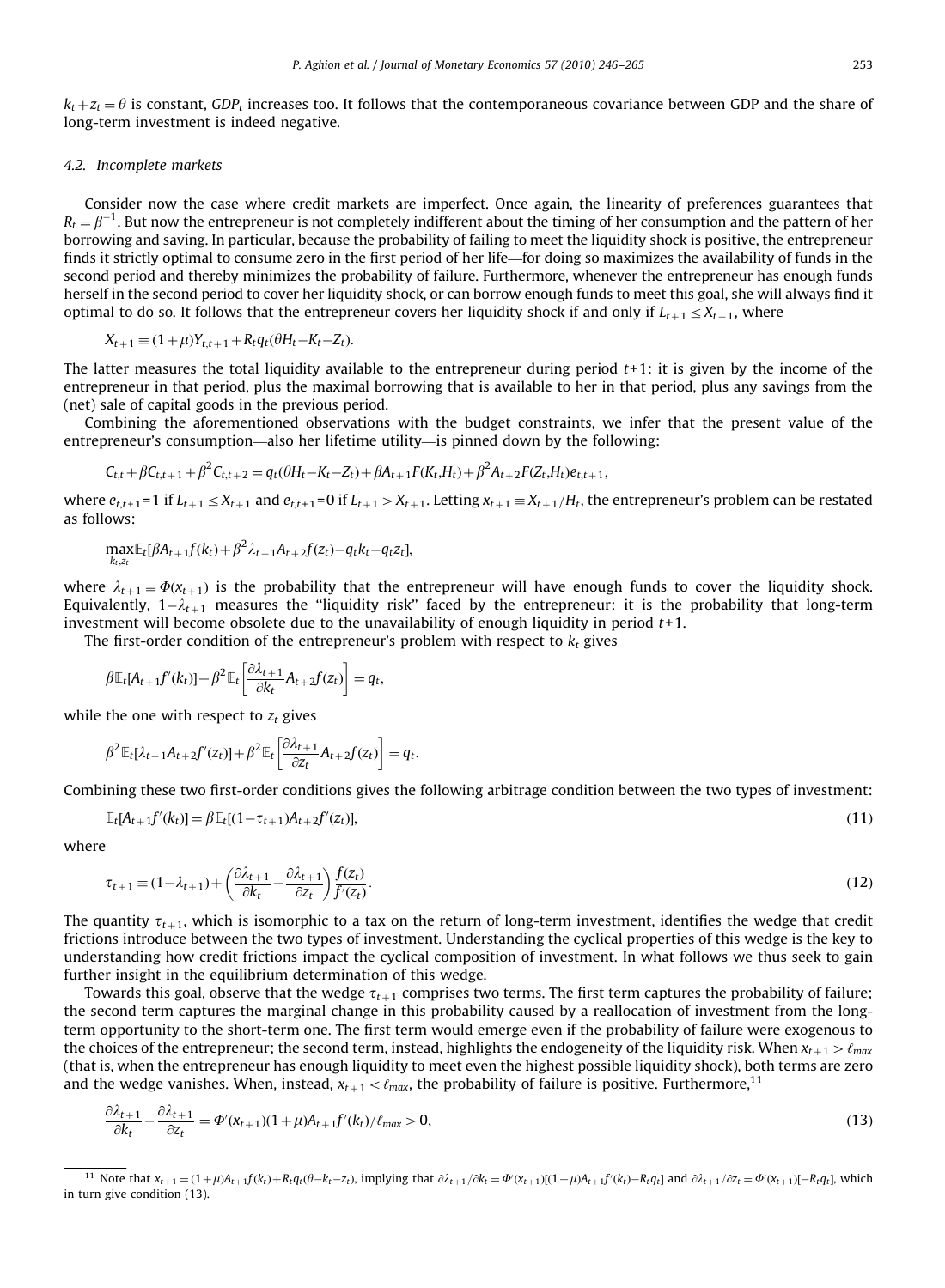which means that shifting a unit of capital from the long-term to the short-term investment opportunity necessarily reduces the probability of failure; this is simply because such a shift increases the available liquidity in period  $t+1$ . It follows that  $\tau_{t+1}$  is strictly positive whenever  $x_{t+1} < \ell_{max}$ .

Restrict now attention to situations where credit constraints are sufficiently tight that the liquidity risk and the associated wedge are bounded away from zero. That is, assume that the equilibrium satisfies  $x_{t+1} < \ell_{max}$ , so that  $\lambda_{t+1} < 1$ and  $\tau_{t+1} > 0$ . Note then that, while this is an assumption on equilibrium objects, it is easy to find a restriction on the exogenous parameters of the economy that guarantees that this assumption holds. In particular, this is the case if we let  $\mu < \overline{\mu}$ , where  $\overline{\mu} > 0$  solves  $(1 + \overline{\mu})A_{max}f(\theta) = \ell_{max}$ .

Finally, consider the cyclical properties of this wedge. Using  $x_{t+1} = (1 + \mu)A_{t+1}f(k_t)$  into condition (13) gives  $\partial \lambda_{t+1}/\partial k_t-\partial \lambda_{t+1}/\partial z_t = \phi \lambda_{t+1}(f'(k_t)/f(k_t))$ . Substituting this into (12) leads to the following restatement of condition (11):

$$
\mathbb{E}_t\left[A_{t+1}f'(\theta-z_t)\left(1+\beta\phi\lambda_{t+1}\frac{A_{t+2}f(z_t)}{A_{t+1}f(k_t)}\right)\right] = \beta\mathbb{E}_t[\lambda_{t+1}A_{t+2}f'(z_t)].
$$
\n(14)

To gain further insight, momentarily ignore the underlying uncertainty about aggregate productivity. The expectation operators can then be dropped from both conditions (11) and (14). Since the two conditions are equivalent, the wedge can thus be expressed as

$$
\tau_{t+1} = 1 - \frac{\lambda_{t+1}}{1 + \beta \phi \lambda_{t+1} \frac{A_{t+2}f(z_t)}{A_{t+1}f(k_t)}},
$$

which is decreasing in  $\lambda_{t+1}$  and increasing in the ratio  $A_{t+2}f(z_t)/A_{t+1}f(k_t)$ . Intuitively, one would expect the probability of survival  $\lambda_{t+1}$  to be higher in a boom, because of the improved availability of liquidity. One would also expect the ratio  $A_{t+2}f(z_t)/A_{t+1}f(k_t)$  to be lower in a boom, because of the mean-reversion in the business cycle. One would thus expect the wedge  $\tau_{t+1}$  to be lower in a boom than in a recession.

Other things equal, this countercyclicality of the wedge  $\tau_t$  would tend to boost long-term investment during a boom. However, the opportunity-cost effect that was encountered under complete markets is still present and contributes in the opposite direction. Therefore, one would expect the share of long-term investment to be procyclical if and only if the countercyclicality of the wedge  $\tau_{t+1}$  is sufficiently strong to offset the countervailing opportunity-cost effect. These intuitions are verified in the following proposition, which is our second main result.

Proposition 2. Suppose that credit constraints are sufficiently tight that the liquidity risk is non-zero in all states of nature, which is necessarily the case if  $\mu < \overline{\mu}$ .

- (i) The equilibrium exists and is unique.
- (ii) There exists a continuous function z such that the equilibrium composition of investment is given by  $k_t = \theta z(A_t, \mu)$  and  $z_t = z(A_t, \mu)$ .
- (iii) This function satisfies  $z(A,\mu) < z^*(A)$  for all  $(A,\mu)$ , and is decreasing in  $\mu$ . That is, credit constraints depress the share of longterm investment below its complete-market value, and the more so the tighter they are.
- (iv) Suppose further that  $\phi > 1-\rho$ . Then the function  $z(A, \mu)$  is increasing in A. That is, the share of long-term investment increases with a positive innovation in productivity.

The property that the share of long-term investment is lower than under complete markets is a direct implication of our result that  $\tau_{t+1} > 0$ , namely that the liquidity shock introduces a positive wedge between the marginal products of the long-term and the short-term investment. As mentioned already, this wedge reflects, not only the positive probability that the long-term investment will get disrupted by a sufficiently high liquidity shock, but also the consequent precautionary motive for short-term investment.

Part (iii) of the above proposition then extends this result by showing that the share of long-term investment decreases monotonically with the tightness of the borrowing constraints. Intuitively, as credit constraints become tighter, the probability of disruption increases and the precautionary motive gets reinforced, implying that long-term investment is further depressed.

Turning to the cyclical behavior of the composition of investment, note first that this is governed by two conflicting effects. On the one hand, a positive productivity shock raises the opportunity cost of long-term investment (the marginal product of short-term investment). This opportunity-cost effect, which is equally present under complete and incomplete markets, pushes the economy to shift resources away from long-term investment during a boom. On the other hand, a positive productivity shock also improves the availability of liquidity, thereby reducing the probability of disruption, the precautionary motive for short-term investment, and the wedge  $\tau_{t+1}$ . This liquidity-risk effect, which emerges only when markets are incomplete, pushes the economy in the opposite direction: it motivates entrepreneurs to invest relatively more in long-term projects during a boom.

Part (iv) of the above proposition establishes that the liquidity-risk effect dominates if and only if  $\phi$  is sufficiently high relative to 1– $\rho$ . Intuitively, this is because a higher  $\phi$  strengthens the liquidity-risk effect by raising the cyclical elasticity of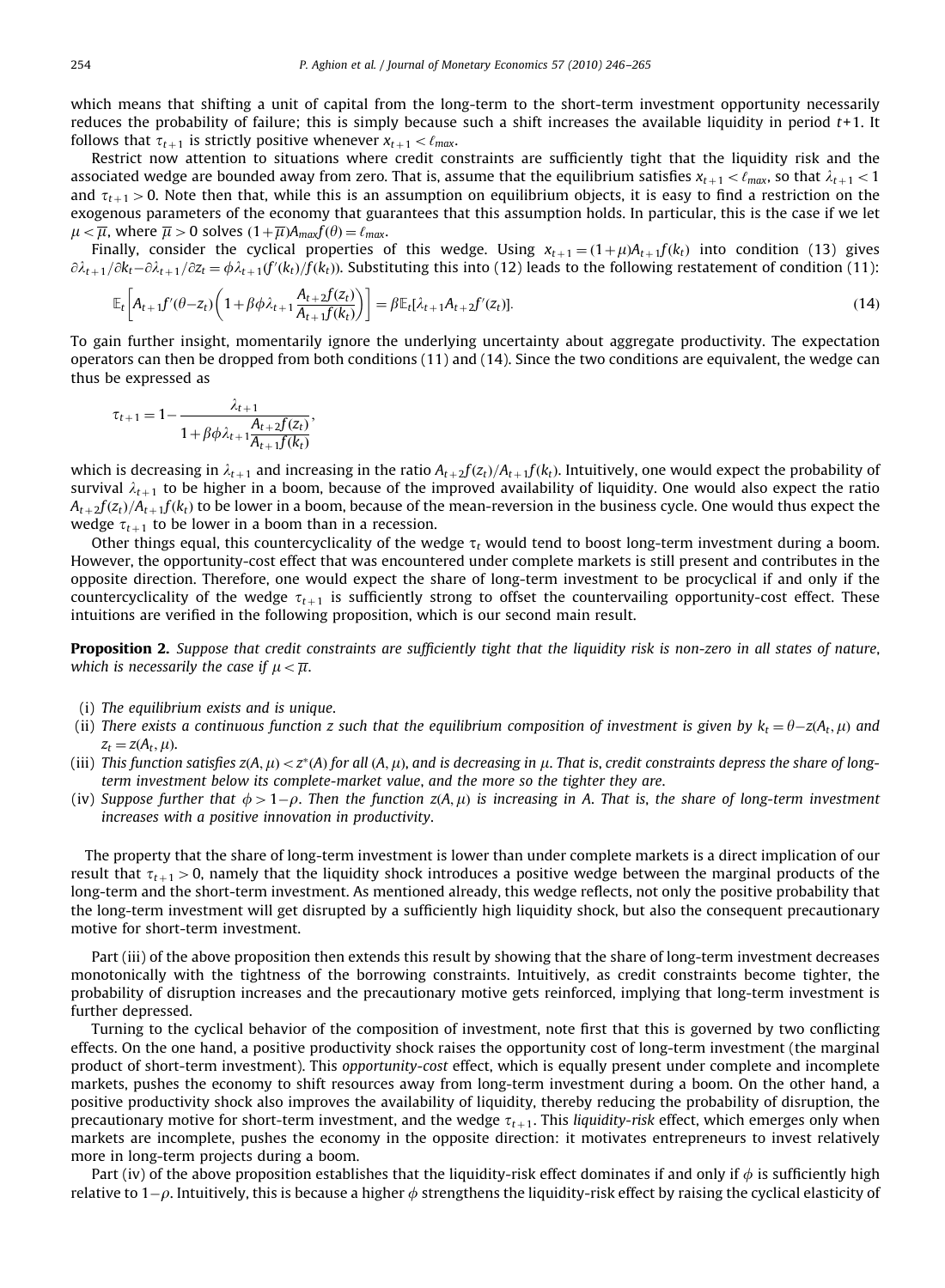the liquidity risk, while a higher  $\rho$  dampens the opportunity-cost effect by increasing the persistence of the business cycle.<sup>12</sup>

Comparing the result of Proposition 2 with that of Proposition 1, we conclude that the share of long-term investment turns from countercyclical under complete markets to procyclical when two conditions are satisfied: credit constraints are tight enough that they are always binding ( $\mu < \hat\mu$ ); and the implied liquidity risk is sufficiently procyclical ( $\phi > 1-\rho$ ). This result thus provides us with a very sharp contrast between complete and incomplete markets—a sharp contrast that best illustrates the theoretical contribution of our paper. In what follows, we discuss how our results need to be qualified if one of the above two conditions fails—the sharpness is then somewhat lost, but the essence remains intact.

#### 4.3. Discussion

When the conditions  $\mu\!<\!\overline\mu$  and  $\phi\!>\!1\!-\!\rho$  are violated, the sharp contrast between complete and incomplete markets obtained in the preceding analysis is lost. In particular, when  $\mu$  is high enough, the borrowing constraint stops binding for sufficiently high productivity shocks, and the liquidity risk vanishes for these states. The share of long-term investment is then locally decreasing with the productivity shock, at least for an upper range of the state space. When, on the other hand,  $\phi$  is less than 1– $\rho$ , the share of long-term investment is countercyclical no matter whether the credit constraint is binding or not.

Nevertheless, a weaker version of our result survives. As long as  $\mu$  is low enough that the probability of disruption is positive for a non-empty subset of the state space, the liquidity-risk effect discussed earlier on remains present for this same subset of the state space: it might vanish for sufficiently high states, and it might never be strong enough to offset the conflicting opportunity-cost effect, but it always contributes some procyclicality in the share of long-term investment relative to the complete-markets case. In this sense, credit frictions may not always turn the countercyclicality of long-term investment upside down, but they do tend to mitigate it.

Finally, note that as long as the liquidity risk is bounded away from zero (which is necessarily the case when  $\mu < \overline{\mu}$ ), the cyclical elasticity of the liquidity risk is pinned down by  $\phi$  alone, while  $\mu$  matters only for the level of the liquidity risk. This explains why the cyclical properties of the composition of investment in the above proposition are governed solely by a comparison of  $\phi$  with  $\rho$  and not by  $\mu$ . However, when the liquidity risk vanishes in some states (which is the case for  $\mu$ sufficiently high), then  $\mu$  starts mattering also for the cyclical elasticity of the liquidity risk. In particular, a lower  $\mu$  implies a smaller range of  $A_t$  for which the liquidity risk vanishes, and therefore a larger subset of the state space for which the procyclical liquidity-risk effect is present.

Combining these observations, we conclude that the core theoretical prediction of our paper can be stated as follows.

Main prediction. Other things equal, tighter credit constraints make it more likely that the share of long-term investment increases with a positive productivity shock.

We expect this prediction to extend well beyond the specific model of this paper, for it rests only on two highly plausible properties: that long-term investment is relatively more sensitive to liquidity risk, by the mere fact that it takes longer to complete; and that liquidity risk is more severe in recessions than in booms. We will test this prediction in Section 6.

#### 5. Reinterpretation and additional results

In this section we provide a re-interpretation of the productivity shock that illustrates that our insights need not be unduly sensitive to the details of the underlying business-cycle shocks, while also facilitating our subsequent empirical investigation. We then proceed to study the predictions that our theory makes regarding the dynamics of output growth.

#### 5.1. Reinterpreting the productivity shock

In our model, the source of the business cycle is a TFP shock. However, one should not take this too literally. Rather, the productivity shock in our model is meant to capture more broadly a variety of supply and demand shocks that may cause variation in firm profits and thereby in the returns to the two types of investment. For example, in our empirical analysis, the productivity shock is re-interpreted as a particular type of terms-of-trade shock, because this seems to serve best the concern for econometric identification: the particular measure of terms-of trade shock that we use in the empirical part of the paper has a far better chance of being exogenous to the economy that any standard measure of productivity, such as Solow residuals. The following variant of our model then justifies this re-interpretation.

The economy is now open to international trade. In particular, the economy continues to produce a single consumption good, but can now export this good to the rest of the world and can import from it a variety of other consumption goods. In addition, the economy imports a particular intermediate input—think of it as oil—that is used in the production of the domestic good.

<sup>&</sup>lt;sup>12</sup> This intuition suggest that  $\rho$  should not be interpreted too literally as the autocorrelation of the exogenous shock, but rather more generally as the persistence of the impulse response of output to the underlying shock.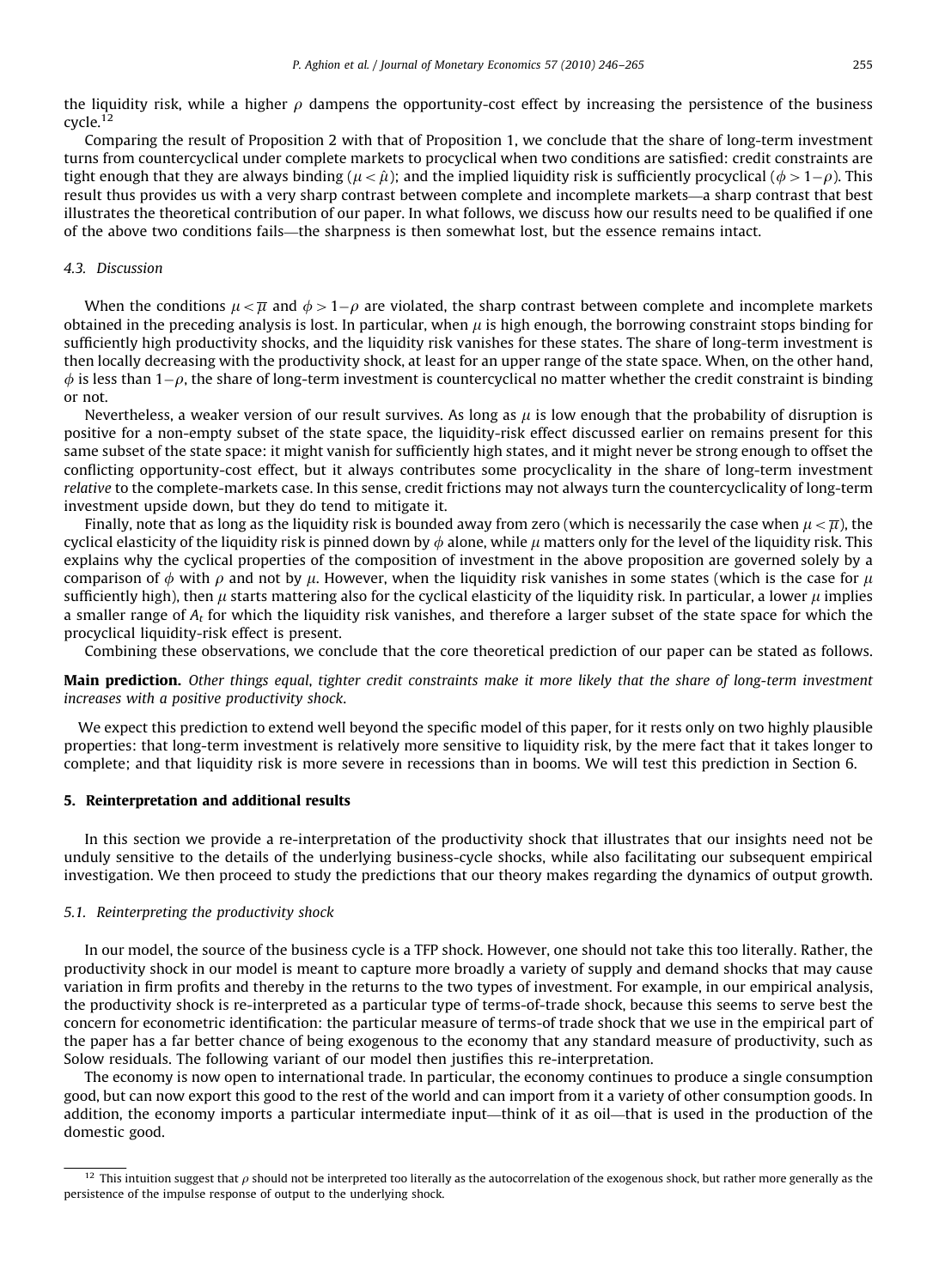Consider an entrepreneur born in period t. Re-interpret  $C_{t,t+n}$  as a CES composite of all the goods the entrepreneur consumes and let  $P_{ct}$  denote the price index of this composite relative to the domestic good. Next, let  $P_{mt}$  denote the price of the aforementioned imported intermediate input relative to the domestic good; let  $M_t$  denote the quantity of this input that the entrepreneur purchases; and let the technologies the entrepreneur uses to produce the domestic good in periods  $t+1$  and  $t+2$  be given, respectively, by

$$
Y_{t,t+1} = (M_{t+1})^{1-\eta} (A_{t+1} F(K_t, H_t))^{\eta}
$$
 and  $Y_{t,t+2} = (M_{t+2})^{1-\eta} (A_{t+2} F(Z_t, H_t))^{\eta}$ .

Finally, let  $\tilde{Y}_{t,t+n}$  denote the real value (in terms of the consumption composite) of the net income that the entrepreneur enjoys in period  $t+n$  once she has optimized over the use of the imported input:

$$
\tilde{Y}_{t,t+n} = \frac{1}{P_{c,t+1}} \max_{M_{t+n}} [Y_{t,t+n} - P_{m,t+n} M_{t,t+n}].
$$

It is straightforward to characterize the optimal use of the intermediate input and thereby to show that

$$
\tilde{Y}_{t,t+1} = \tilde{A}_{t+1} F(K_t, H_t) \quad \text{and} \quad \tilde{Y}_{t,t+1} = \tilde{A}_{t+2} F(Z_t, H_t),
$$

where

$$
\tilde{A}_t \equiv \eta P_{c,t}^{-1} P_{m,t}^{-(1-\eta)/\eta} A_t
$$

is a composite of the productivity shock and the relative prices of the imported goods. The entire analysis of our baseline model can then be repeated simply by replacing  $Y_{t,t+n}$  with  $\tilde{Y}_{t,t+n}$ , and  $A_t$  with  $\tilde{A}_t$ . Therefore, one can indeed reinterpret a positive productivity shock as a reduction in the relative price of either the imported consumption goods or the imported intermediate input—that is, as a positive shock to the country's terms of trade.

Of course, this exact equivalence between productivity and terms-of-trade shock may not hold in richer models.<sup>13</sup> Rather, the purpose of the above example is to clarify that we wish to take the productivity shock only as a metaphor for a variety of aggregate shocks that may affect firm profits and investment returns. The choice of our empirical proxy for these shocks will then be guided primarily by econometric considerations.

## 5.2. Propagation and amplification

We now study the predictions of our model for the endogenous component of productivity, as captured by the  $H_t$ . Recall that the law of motion for  $H_t$  is assumed to be  $H_{t+1} = \Gamma(H_t, \tilde Z_t, K_t)$ , where  $\Gamma$  is homogeneous of degree 1 and where  $\tilde Z_t$  is the amount of long-term investments that survive the liquidity shock. Using this along with the facts that, in equilibrium,  $\tilde{Z}_t = \lambda_{t+1} Z_t$ ,  $Z_t = z_t H_t$ , and  $K_t = (\theta - z_t) H_t$ , we infer the equilibrium growth rate of H is given by

$$
\frac{H_{t+1}}{H_t} = \gamma(z_t, \lambda_{t+1}),
$$

where the function  $\gamma$  is defined by  $\gamma(z,\lambda) \equiv \Gamma(1,\lambda z,\theta-z)$ . Furthermore, by the assumption that  $\Gamma(H,Z,K)$  increases with Z for given K and that it increases with the ratio Z/K for given  $Z+K$ , the function  $\gamma$  is increasing in both its arguments. Using these observations along with our results regarding the cyclical composition of investment, leads to the following characterization of the growth rate of the efficiency of labor.

**Proposition 3.** (i) There exist functions h $^*$  and h such that  $H_{t+1}/H_t$ =h $^*(A_t)$  when markets are complete and  $H_{t+1}/H_t = h(A_t, v_{t+1}, \mu)$  when markets are incomplete (where  $v_{t+1}$  denotes the innovation in productivity between periods t and  $t+1$ ).

(ii) Suppose  $\mu < \overline{\mu}$ , or more generally that the liquidity risk is bounded away from zero. Then,  $h(A_t, v_{t+1}, \mu)$  is necessarily lower than h $\r(p_{t})$ , it is increasing in  $\mu$ , and it is increasing in  $v_{t+1}.$  That is, the endogenous component of productivity growth is lower under incomplete markets than under complete markets, and the more so the lower  $\mu$  or the lower the innovation in productivity.

(iii) Suppose further that  $\phi>1-\rho$ . Then, h(A<sub>t</sub>, v<sub>t+1</sub>,  $\mu$ ) is increasing in A<sub>t</sub>. In contrast, h $^*(A_t)$  is necessarily decreasing in A<sub>t</sub>. That is, the endogenous component of productivity growth increases with the beginning-of-period productivity under incomplete markets, whereas it decreases with it under complete markets.

This result follows from the combination of our earlier results regarding the composition of investment with the property that long-term investments are relatively more conducive to productivity growth than short-term ones. While we have only assumed the latter property, rather than derived it from deeper micro-foundations, we nevertheless think that this assumption is both highly plausible and empirically relevant. Furthermore, note that this result would only be reinforced if the rate of productivity growth depended on the fraction of long-term investments that survive, as opposed to its entire level; the property that some long-term investments get disrupted would then further depress the growth rate of H, while the property that this fraction is countercyclical would further strengthen the procyclicality of the growth rate of

 $^{13}$  For example, if there is both a tradeable and a non-tradeable sector, a terms-of-trade shock will increase returns in the tradeable sector much like a productivity shock, but will also cause a reallocation across the two sectors that is unlike the symmetric effect of an aggregate productivity shock.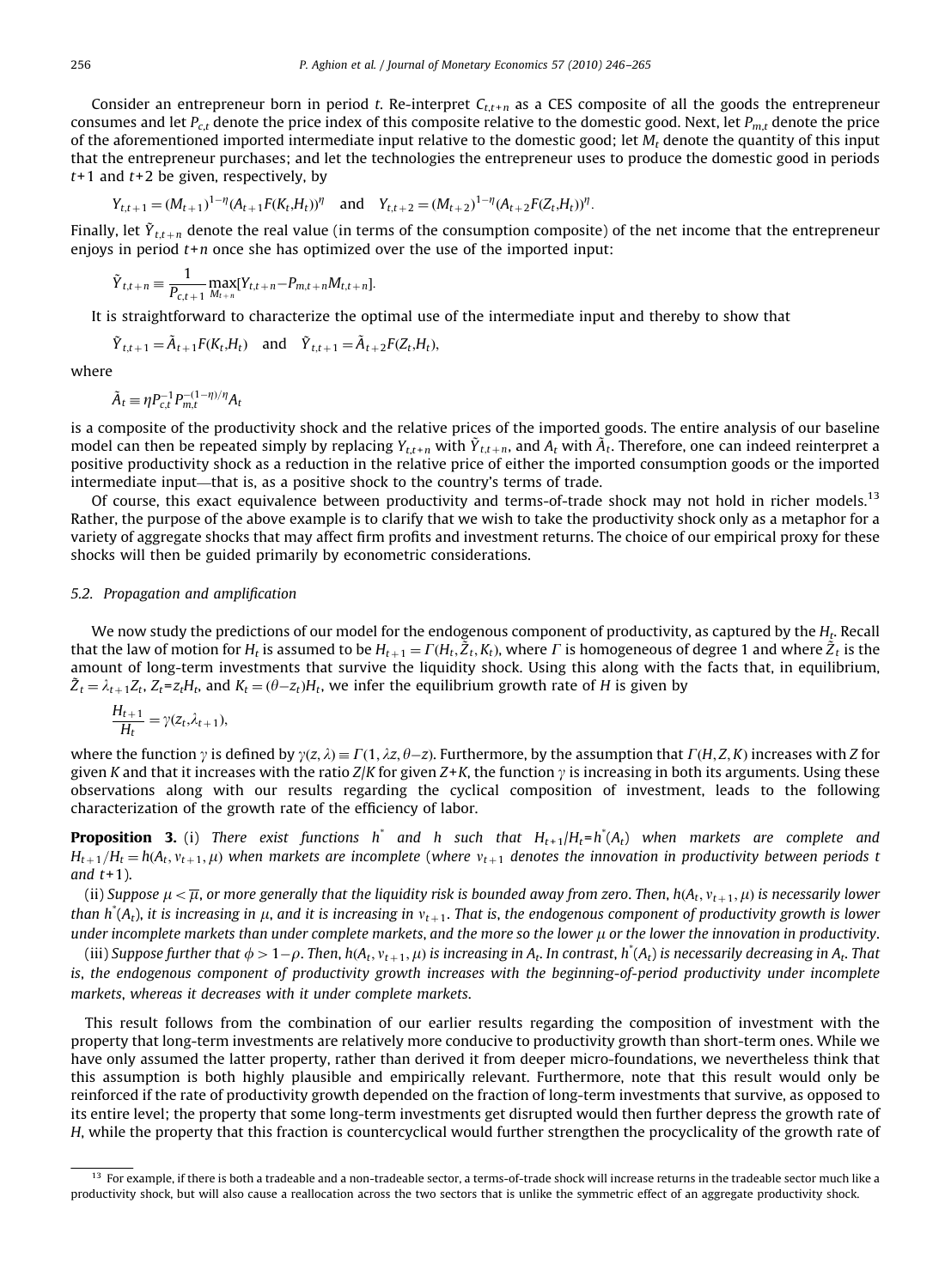H under incomplete markets. Finally, translating this result in terms of GDP growth, leads to the following two testable predictions:

Auxiliary predictions. (i) In the short run, tighter credit constraints amplify the response of output to exogenous business-cycle shocks. (ii) In the long run, they lead to lower mean growth.

The second prediction is consistent with prior work studying the empirical cross-country relationship between measures of financial development and the long-run growth rate. The first one, on the other hand, will be an important part of our own empirical investigation in Section 6.

#### 5.3. On the relationship between volatility and growth

Combining the aforementioned two auxiliary predictions, we infer that countries with tighter credit constraints should experience both lower and more volatile growth rates. Thus, as long as one fails to control for the tightness of credit constraints, our model predicts that one should find a negative partial cross-country correlation between growth and volatility.

This observation provides one possible interpretation of the empirical findings of [Ramey and Ramey \(1995\)](#page-19-0) through the lens of our model: the negative cross-country correlation between growth and volatility observed in the data may reflect a spurious correlation induced by unmeasured cross-country differences in financial development, rather than any causal effect of uncertainty on growth. Moreover, this negative correlation need not diminish once one controls for the level of aggregate investment, for what matters is its composition.

Another possible interpretation of the aforementioned empirical relationship through the lens of our model rests on the causal effect of uncertainty on the composition of investment, and thereby on productivity growth. Unfortunately, we have been unable to provide any general result on this front because the comparative statics of the equilibrium with respect to the variance of the productivity shock are quite complex and involve various additional effects. However, the following discussion sheds some light on why it is quite plausible that more volatility may cause a lower mean growth rate within the context of our model.

As long as credit constraints are neither too tight nor too loose, we expect them to bind for sufficiently low productivity shocks but not for sufficiently high shocks. This makes it quite likely that the probability of survival,  $\lambda_{t+1}$ , is a concave function of the productivity shock—and therefore that the mean level of this probability decreases with a mean-preserving spread in the productivity shock. In other words, we expect higher aggregate volatility to increase the mean level of the idiosyncratic liquidity risk. But then we also expect higher volatility to depress the growth rate of the economy, both by reducing the demand for long-term investments (an ex ante effect) and by reducing the survival rate of such long-term investment (an ex post effect).

Furthermore, as long as credit constraints are neither too tight nor too loose, we expect the share of long-term investment,  $z<sub>t</sub>$ , to be an increasing function of the productivity shock when the shock is sufficiently low (so that the borrowing constraint binds), and a decreasing function of it when the shock is sufficiently high (so that the borrowing constraint does not bind). In this sense, we expect the share of long-term investment to be a concave function of the productivity shock, much like the probability of survival. But then we also expect the mean level of long-term investment to fall when volatility is higher, once again contributing to lower growth.

The combination of these observations makes us believe that a negative causal effect of volatility on mean growth is quite likely within the context of our model. However, this prediction must be qualified with the following important observation. If the credit constrains are sufficiently tight that the probability of survival is zero (or nearly zero) even for the mean productivity shock, then a mean preserving spread in the productivity shock may actually increase the mean probability of survival, and thereby stimulate long-term investment and growth. In essence, average conditions in the economy are then so dire that higher volatility stimulates the economy by increasing the likelihood of ''resurrection''.

While this resurrection effect is theoretically possible, we do not expect it to be particularly relevant in practice: if the average situation were so dire, agents would probably have opted to avoid the liquidity risk altogether, perhaps by taking some other option that is not allowed in our model (such as abstaining completely from entrepreneurial activity and investment). We therefore expect that the most likely scenario is one where more volatility increases the average liquidity risk, thereby further distorting the composition of investment and depressing productivity growth.

## 6. Empirical analysis

In this section, we use data on a panel of 21 OECD countries to provide evidence in support of the key predictions of the model. We proxy for the long-term investment rate  $z_t$  in the model with the share of structural investment in total private investment; the exogenous disturbance  $v_t$  with a measure of net-export-weighted changes in international commodity prices; and the credit tightness parameter  $\mu$  with the ratio of private credit to GDP. We identify the interaction effect of credit and shocks on growth, the composition of investment, and the overall investment rate, using primarily the crosscountry variation in private credit and the time-series variation in commodity price shocks.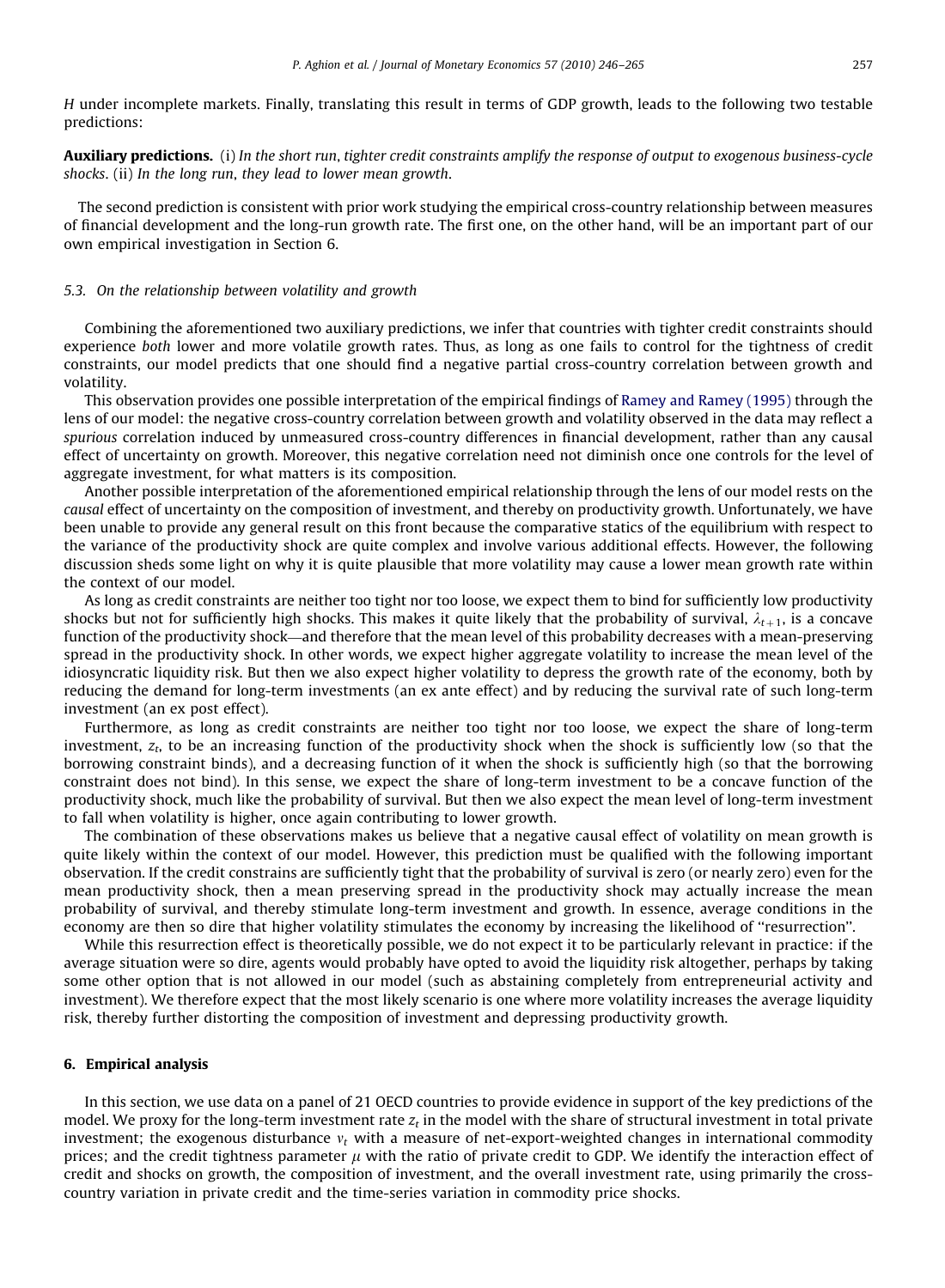## 6.1. Data description

Annual growth is computed as the log difference of per capita income from the Penn World Tables, mark 6.1 (PWT). The measures of growth and volatility used in Tables 1 and 6 are the country-specific means and standard deviations of annual growth over the 1960–2000 period.

To test the amplification channel in our theory, one needs an empirical counterpart to long-term, productivityenhancing investment in the model. Such systematic cross-country and time-series data are typically not available for a large panel of countries. We thus use the share of structural investment in total private investment for 21 OECD countries over the 1960–2000 period, from the Source OECD Economic Outlook Database Volume 2005.

Structural investment seems an appropriate empirical proxy for  $z_t$  in our model because it consists of private investments in structures and housing, which are likely to be long-term investment projects. Furthermore, these investments are likely to contribute to output growth. In unreported results, we have confirmed that a higher share of structural investment in periods t, t–1 and t–2 is associated with a higher growth rate of output between t and t+1, controlling for initial GDP per capita, country- and year fixed effects. In particular, our estimates imply that a onestandard-deviation increase in the share of structural investment has a cumulative effect of 0.8% on subsequent growth. This is quite substantial compared to the average annual growth rate in our sample, 2.6%. Moreover, these results are robust to conditioning on the current and lagged overall investment rate.

As a measure of financial development, we use private credit, the value of credit extended to the private sector by banks and other financial intermediaries, as a share of GDP. This is a standard indicator in the finance and growth literature. It is usually preferred to other measures of financial development because it excludes credit granted to the public sector and funds provided from central or development banks. In robustness checks, we also present results with measures of total liquid liabilities and stock market capitalization, both as a share of GDP. These data come from [Levine et al. \(2000\)](#page-19-0).

There is significant cross-sectional and time-series variation in financial development in the panel. Table A1 in the Online Supplementary Material reports the 1960–2000 average and standard deviation of private credit for each of the 21 countries in our sample. The mean value of private credit as a share of GDP in the panel is 0.66, with a standard deviation of 0.36. For the average country, the standard deviation of private credit over this 40-year period reaches 0.22. Similarly, the standard deviation of private credit in the cross-section of country averages is 0.27. This variation allows us to identify the differential effect of shocks on the economic growth of countries at different levels of financial development.

Finally, to study the responsiveness of growth and investment to exogenous shocks, we construct the following proxy for  $v_t$  in our model. Using data on the international prices of 42 commodities between 1960 and 2000 from the International Financial Statistics Database of the IMF (IFS), we first calculate the annual percentage change of the price of each commodity  $c$ ,  $\Delta P_{ct}$ . We then exploit 1985–1987 data on countries' exports and imports by product from the World Trade Analyzer (WTA) to obtain commodity weights.<sup>14</sup> Each country-product specific weight is equal to the net exports of that commodity, divided by the country's total net exports,  $NX_{ic}/NX_i$ . Note that these weights are constant over time for a given country, but vary across countries. Commodity prices, on the other hand, vary over time but not in the cross-section. For each country *i* and year t, we thus construct a weighted commodity-price shock using each commodity's share in net exports as weights:

$$
Shock_{it} = \sum_{c} \frac{NX_{ic}}{NX_i} \Delta P_{ct}.
$$

Note that a positive commodity-price shock means that a country can import certain inputs at lower prices and export some of its products at higher prices. Putting aside how this affects cross-sector allocations, this terms-of-trade improvement can be interpreted within the model as a positive  $v_t$  shock, since  $v_t$  is meant to capture innovations to both supply and demand. Note also that an economy can experience large shocks even if it is not a big commodity producer or exporter, since what is decisive for our measure is net exports.<sup>15</sup> Moreover, even if a country maintains relative trade balance overall and  $NX_i$  is low, a substantial rise in commodity prices can result in a large shock if the country is a big net commodities importer or exporter.

It is important for our theoretical results that  $v_t$  be exogenous, that it have a positive effect on firm returns, and that it be less than perfectly persistent. For our measure of commodity-price shocks, the first two properties are automatically satisfied if the economy is small enough to take international commodity prices as given, which is likely to be true for most countries in our sample. The last property is easily verified in the data: the autocorrelation coefficient of shocks in the panel of all countries with shock data is  $-0.032$ , and 0.058 for the 21 economies with data on structural investment.

Commodity-price shocks vary substantially in our sample. As reported in Table A2 in the Online Supplementary Material, the average shock in the panel is –0.05, with a standard deviation of 1.17. Most countries experience big fluctuations in shocks over time, and the mean country recorded a 0.60 standard deviation in 1960–2000. The standard deviation of country averages in the cross-section is also large, 0.26. Combined with the variation in financial development across

<sup>&</sup>lt;sup>14</sup> These were the earliest years for which complete data were available at the country-commodity level.

<sup>&</sup>lt;sup>15</sup> Note also that the commodity weights for a given country do not sum to 1, but to the share of net exports of all commodities in total net exports. This reflects the fact that countries differ in their overall exposure to commodity price shocks.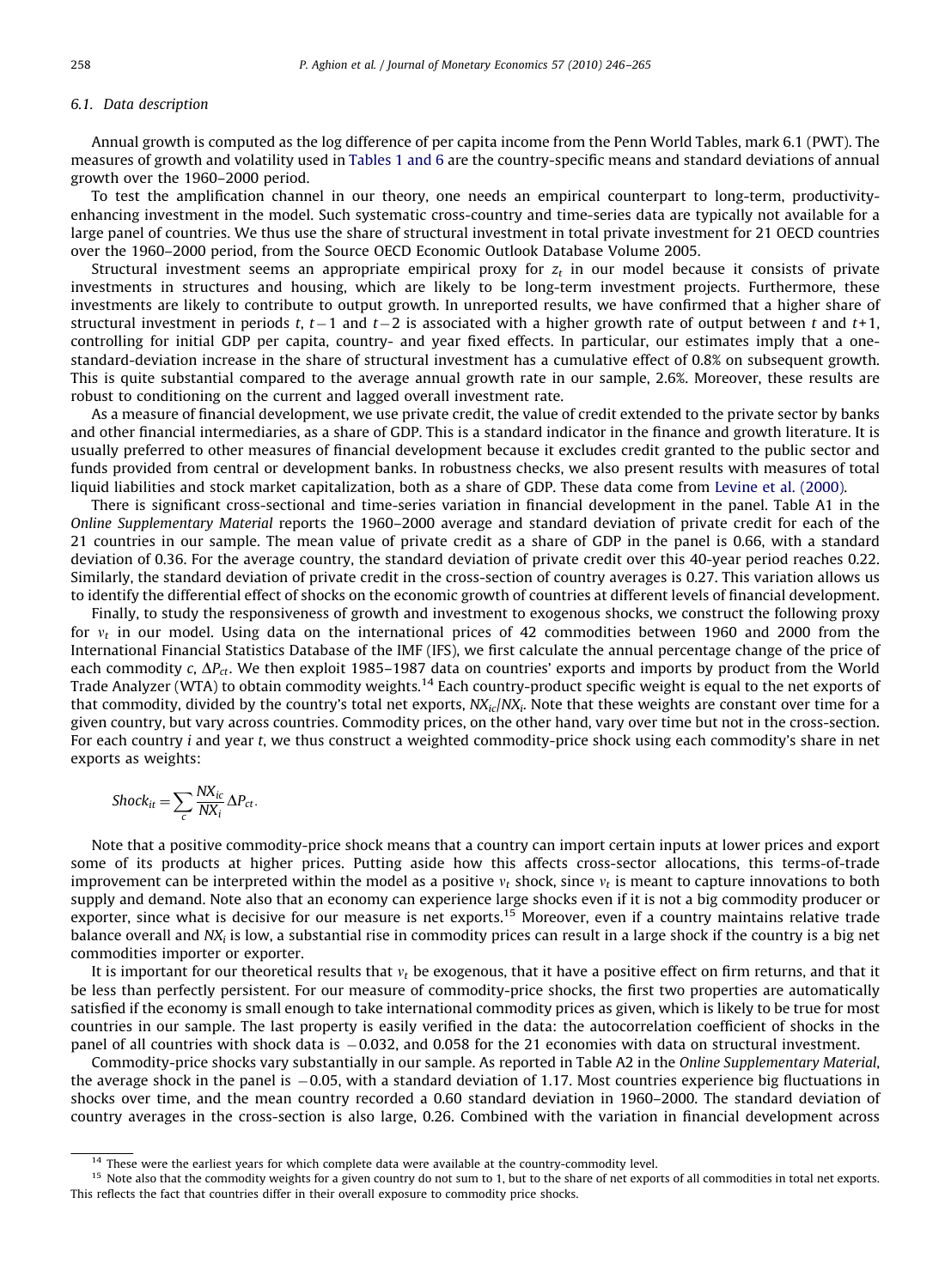countries and over time, this dispersion in commodity-price shocks allows us to identify the main amplification mechanism in the model.

When analyzing the reaction of the economy to shocks, we seek to isolate the effect of financial development from that of other institutional characteristics. For this reason, we also control for the overall rule of law using the index provided in [La Porta et al. \(1998\).](#page-19-0) The demographic data are from the PWT and the schooling data are from [Barro and Lee \(1996\)](#page-19-0). Finally, the various policy variables used in Table 1—that is, the share of government spending in GDP, the inflation rate, the black-market exchange-rate premium, and the degree of openness to trade—are from [Levine et al. \(2000\)](#page-19-0).

#### 6.2. Impact of shocks on the composition and rate of investment

Our model predicts that long-term growth-enhancing investment should respond less to positive exogenous shocks in countries with more developed financial sectors. We test this prediction with annual data on the composition of investment and estimate the following specification:

$$
\frac{LT_{it}}{I_{it}} = const + \alpha \cdot credit_{it} + \sum_{j=0,1,2} (\delta_j + \gamma_j \cdot credit_{it}) \cdot shock_{i,t-j} + \beta \cdot X_{it} + \omega_i + \omega_t + \varepsilon_{it}.
$$
\n(15)

The dependent variable  $(LTI_{if}|I_{if})$  is the ratio of structural investment in total private investment. Financial development is measured with a moving lagged average of private credit over the five years immediately preceding time  $t$ . The contemporaneous value of credit may vary with the business cycle and thus capture the impact of some other omitted cyclical variable. In contrast, the lagged average allows us to exploit the significant time variation in the level of financial development, while also mitigating concerns about omitted variable biases and endogeneity. The three shock variables correspond to the contemporaneous, 1-year lagged, and 2-year lagged commodity-price shocks. The estimation of all lagged shock terms is possible because of the low autocorrelation in commodity-price shocks.<sup>16</sup>

To control for omitted country characteristics, country fixed effects are included and errors are clustered by country. Year fixed effects are also included so as to capture time trends affecting all countries in the sample. Finally, the level of GDP per capita, which has been averaged over the five years immediately preceding time t as private credit, is also included as a control.

Table 2 presents our main findings. In line with our theoretical predictions, column 1 documents a negative coefficient on the interaction of private credit with the concurrent commodity-price shock. Since financial development is positively correlated with overall development and countries' institutional environment more generally, we need to confirm that our results reflect a credit constraints channel. Column 2, thus includes interactions of income per capita and the overall rule of law with the three shock terms to isolate the independent effect of credit availability. Private credit continues to mitigate the impact of concurrent shocks on long-term investment.

If countries that are big natural resource producers tend to have lower levels of financial development, our findings may reflect their higher sensitivity to commodity shocks and not a credit constraints channel. This concern, however, does not appear to be a problem for our analysis for three reasons. First, in the full cross-section of 128 countries with available data, the correlation between the share of commodities in a country's net exports and its 1960–2000 average private credit is small in magnitude and slightly negative at  $-0.07$ . This correlation is, however, low and slightly positive, 0.07, in the sample of 21 countries with data on structural investment.

Second, our country-year specific commodity-price shocks take into account countries' export characteristics. In particular, for a given change in world commodity prices, we assign a higher shock to large net commodity exporters. The interaction terms in (15) are thus identified from the combined variation in financial development and exposure to commodity price shocks across countries and over time. In other words, our results indicate that two countries with the same export profile but different levels of financial development will react differently to the same commodity price shock.

Finally, our findings are robust to explicitly controlling for the interaction of commodity price shocks with a country's share of commodities in net exports,  $\sum_c N X_{ic}/N X_i$ . As column 3 in Table 2 shows, financial development mitigates the effect of concurrent shocks on the share of structural investment even when these controls are included.

Columns 4–6 confirm that our results also hold in the sample of country-year observations for which the commodityprice shock does not exceed 100% in absolute value.<sup>17</sup> One motivation for this restriction is that extremely large shocks may signal structural changes in the economy, which our model is not appropriate to address; another is that the response of the economy might be quite non-linear in such extreme events. This sub-sample reveals strong evidence for an important mitigating role of financial development in the transmission of concurrent, once- and twice-lagged shocks to long-term investment. All three interaction terms of interest enter negatively and are highly economically and statistically significant. For example, a one-standard-deviation increase in the level of private credit is associated with a 0.05% reduction in the impact of a 1% adjustment in current and lagged shocks  $(0.05% = 0.26 \cdot (0.052 + 0.052 + 0.081))$ . These

<sup>&</sup>lt;sup>16</sup> For 11 of the 21 countries, this autocorrelation is in the  $[-0.10, 0.10]$  range. The autocorrelation exceeds 0.20 in absolute value only for 2 countries. <sup>17</sup> The commodity-price shock may exceed 100% either because of extremely large inflation in commodity prices, or because a country has enormous exposure to commodity shocks. Restricting the sample to [–100%, 100%] shocks thus also partly addresses the concern about large resource producers being financially underdeveloped.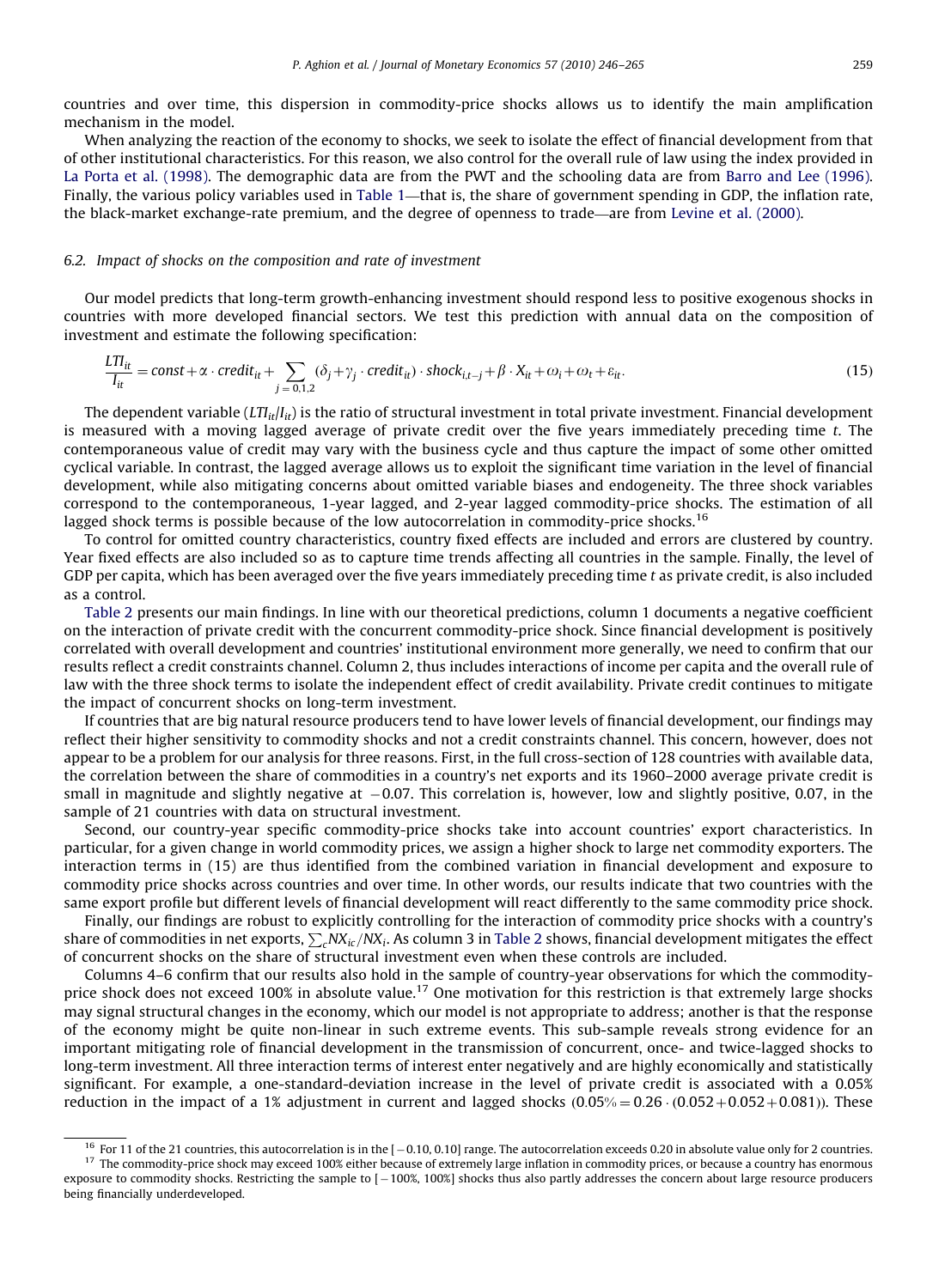The response of structural investment to commodity price shocks.

|                                                                                        | <b>Baseline specifications</b> |                      |                | Shocks less than 100% |                |                     |  |  |  |  |  |
|----------------------------------------------------------------------------------------|--------------------------------|----------------------|----------------|-----------------------|----------------|---------------------|--|--|--|--|--|
|                                                                                        | (1)                            | (2)                  | (3)            | (4)                   | (5)            | (6)                 |  |  |  |  |  |
| Dependent variable: share of private structural investment in total private investment |                                |                      |                |                       |                |                     |  |  |  |  |  |
| priv credit                                                                            | 0.0135                         | 0.0153               | 0.0141         | 0.0189                | 0.0185         | 0.0180              |  |  |  |  |  |
|                                                                                        | (0.32)                         | (0.36)               | (0.33)         | (0.41)                | (0.40)         | (0.39)              |  |  |  |  |  |
| priv credit *shock,                                                                    | $-0.0087$                      | $-0.0079$            | $-0.0069$      | $-0.0350$             | $-0.0521$      | $-0.0594$           |  |  |  |  |  |
|                                                                                        | $(-2.08)^{11}$                 | $(-1.89)^{^{\circ}}$ | $(-2.39)^{**}$ | $(-2.14)^{4}$         | $(-2.45)^{10}$ | $(-2.16)^{n}$       |  |  |  |  |  |
| priv credit $*shock_{t-1}$                                                             | 0.0024                         | 0.0033               | 0.0039         | $-0.0422$             | $-0.0517$      | $-0.0627$           |  |  |  |  |  |
|                                                                                        | (0.96)                         | $(1.78)^{*}$         | (1.53)         | $(-2.00)^{\degree}$   | $(-2.11)^{**}$ | $(-1.85)^{*}$       |  |  |  |  |  |
| priv credit *shock $_{t-2}$                                                            | 0.0004                         | $-0.0025$            | $-0.0011$      | $-0.0465$             | $-0.0807$      | $-0.1214$           |  |  |  |  |  |
|                                                                                        | (0.15)                         | $(-0.90)$            | $(-0.33)$      | $(-1.71)$             | $(-2.32)^{**}$ | $(-2.39)^{4}$       |  |  |  |  |  |
| comm share $*shock_t$                                                                  |                                |                      | $-0.0001$      |                       |                | 0.0001              |  |  |  |  |  |
|                                                                                        |                                |                      | $(-1.28)$      |                       |                | (0.09)              |  |  |  |  |  |
| comm share $*shock_{t-1}$                                                              |                                |                      | $-0.0001$      |                       |                | 0.0000              |  |  |  |  |  |
|                                                                                        |                                |                      | $(-1.82)^{r}$  |                       |                | $(-0.04)$           |  |  |  |  |  |
| comm share $*shock_{t-2}$                                                              |                                |                      | $-0.0001$      |                       |                | $-0.0036$           |  |  |  |  |  |
|                                                                                        |                                |                      | $(-1.19)$      |                       |                | $(-2.00)^{\degree}$ |  |  |  |  |  |
| Controls                                                                               |                                |                      |                |                       |                |                     |  |  |  |  |  |
| shocks, income                                                                         | Yes                            | Yes                  | Yes            | <b>Yes</b>            | Yes            | Yes                 |  |  |  |  |  |
| country & year FE                                                                      | Yes                            | Yes                  | Yes            | Yes                   | Yes            | Yes                 |  |  |  |  |  |
| income & rulelaw interactions                                                          | N <sub>o</sub>                 | Yes                  | Yes            | N <sub>o</sub>        | Yes            | Yes                 |  |  |  |  |  |
| $abs(shock) \leq 1$                                                                    | N <sub>o</sub>                 | N <sub>o</sub>       | N <sub>o</sub> | Yes                   | Yes            | Yes                 |  |  |  |  |  |
|                                                                                        |                                |                      |                |                       |                |                     |  |  |  |  |  |
| R-squared                                                                              | 0.788                          | 0.790                | 0.791          | 0.784                 | 0.786          | 0.787               |  |  |  |  |  |
| # countries                                                                            | 21                             | 21                   | 21             | 21                    | 21             | 21                  |  |  |  |  |  |
| N                                                                                      | 728                            | 728                  | 728            | 603                   | 603            | 603                 |  |  |  |  |  |
|                                                                                        |                                |                      |                |                       |                |                     |  |  |  |  |  |

This table examines the differential response of long-term investment to commodity price shocks at different levels of financial development, over the 1960–2000 period. The dependent variable is the share of structural investment in total private investment. shock<sub>t</sub>, shock<sub>t-1</sub> and shock<sub>t-2</sub> refer to the contemporaneous, 1-year and 2-year lagged net-exports-weighted commodity price shocks. Private credit and income are measured as moving lagged averages over  $(t-1, t-5)$ . Columns 4–6 restrict the sample to observations with the absolute value of contemporaneous and lagged shocks less than 100%. All regressions include a constant term, country and year fixed effects, control for the main effects of all three shocks and GDP per capita, and cluster errors at the country level. Columns 2–3 and 5–6 also control for the interactions of income and rule of law with the three shock variables. T-statistics in parenthesis. \*\*\*, \*\*, and \* indicate significance at the 1%, 5%, and 10% level.

results are once again not driven by overall development or the broad institutional environment, as proxied by GDP per capita and rule of law, respectively. They are also robust to controlling for countries' share of commodities in net exports.<sup>18</sup>

The measure of private credit used in Table 2 is a moving lagged average over the preceding 5 years. While there is time-series variation in financial development and using this lagged value mitigates potential endogeneity and reverse causality concerns, some bias may remain if shocks trigger slow changes in the level of private credit. The empirical evidence, however, rejects this possibility. The simple correlations between private credit and concurrent, once- and twicelagged shocks are statistically insignificant at  $-0.021$ ,  $-0.018$  and  $-0.017$ , respectively. As Table A3 in the Online Supplementary Material demonstrates, regressing the moving average of private credit on the three shocks gives small and insignificant coefficients. This is true in the full sample of country-year observations with data on private credit and shocks, as well as in the restricted sample with data on structural investment (columns 1 and 5 in that table). Moreover, the same result obtains when we control for country and year fixed effects (columns 2 and 6), when we exploit only shocks below 100% (columns 3 and 7), and when we cluster the error term by country (columns 4 and 8). Thus, our measure of private credit does not appear to respond to movements in commodity prices.

In columns 1–3 of Table 3, we nevertheless confirm the robustness of our findings to a measure of financial development that varies only in the cross-section: the country average of private credit over the entire period in the sample (1960–2000). Once again, the interaction of private credit with the concurrent shock is always negative and significant, as is the interaction with twice-lagged shocks in the sample with non-extreme shocks.<sup>19</sup>

The rest of Table 3 explores the robustness of our results to two alternative indicators of financial development: the volume of liquid liabilities and total stock market capitalization as a share of GDP. We find negative and significant point

<sup>&</sup>lt;sup>18</sup> We have also examined the sensitivity of our results to the lag structure of shocks. When only concurrent and once-lagged shocks are included, financial development continues to interact importantly with concurrent shocks. This result is robust to controlling for overall development or the rule of law, and obtains in both the entire sample and the sub-sample with shocks smaller than 100%.

 $19$  Similar results obtain when an initial value of private credit is used (results available upon request).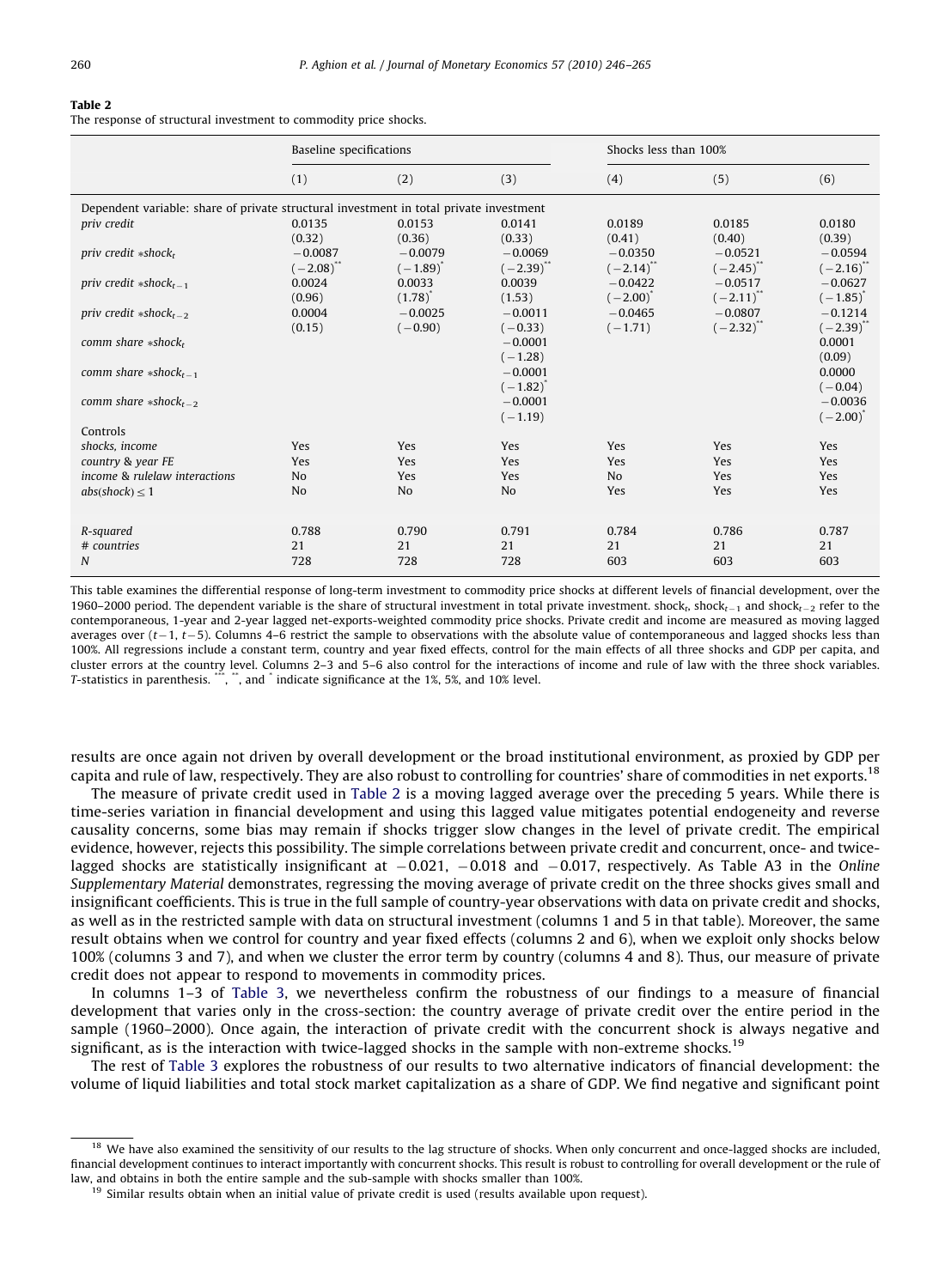The response of structural investment to commodity price shocks: robustness.

| Fin devt measure                                                                                                        | Private credit <sub>1960-2000</sub>                            |                                                                 |                                                                           | Liquid liabilities                                                 |                                                                     | Market capitalization                          |                                                |  |
|-------------------------------------------------------------------------------------------------------------------------|----------------------------------------------------------------|-----------------------------------------------------------------|---------------------------------------------------------------------------|--------------------------------------------------------------------|---------------------------------------------------------------------|------------------------------------------------|------------------------------------------------|--|
|                                                                                                                         | (1)                                                            | (2)                                                             | (3)                                                                       | (4)                                                                | (5)                                                                 | (6)                                            | (7)                                            |  |
| Dependent variable: share of private structural investment in total private investment<br>fin devt<br>fin devt $*shock$ | $-0.012$                                                       | $-0.044$                                                        | $-0.066$                                                                  | $-0.054$<br>$(-0.93)$<br>$-0.058$                                  | $-0.053$<br>$(-0.91)$<br>$-0.089$                                   | $-0.003$<br>$(-0.05)$<br>$-0.019$              | $-0.002$<br>$(-0.04)$<br>$-0.027$              |  |
| fin devt *shock <sub>t-1</sub><br>fin devt *shock <sub>t-2</sub>                                                        | $(-2.89)^{11}$<br>0.003<br>(1.26)<br>0.000                     | $(-2.39)^{14}$<br>$-0.052$<br>$(-1.76)^{^{\circ}}$<br>$-0.087$  | $(-2.27)^{4}$<br>$-0.052$<br>$(-1.58)$<br>$-0.113$                        | $(-3.43)^{11}$<br>$-0.062$<br>$(-3.10)$ <sup>***</sup><br>$-0.054$ | $(-3.11)^{***}$<br>$-0.073$<br>$(-2.90)$ <sup>***</sup><br>$-0.095$ | $(-0.55)$<br>$-0.043$<br>$(-1.48)$<br>$-0.053$ | $(-0.77)$<br>$-0.055$<br>$(-1.43)$<br>$-0.066$ |  |
| Controls<br>shocks, income<br>country & year FE<br>income & rulelaw interactions<br>$abs(shock) \leq 1$                 | $(-0.10)$<br><b>Yes</b><br><b>Yes</b><br>No.<br>N <sub>0</sub> | $(-4.79)$ <sup>***</sup><br>Yes<br>Yes<br>N <sub>0</sub><br>Yes | $(-4.89)$ <sup>***</sup><br><b>Yes</b><br>Yes<br><b>Yes</b><br><b>Yes</b> | $(-1.56)$<br><b>Yes</b><br>Yes<br>N <sub>0</sub><br>Yes            | $(-2.61)^{4}$<br>Yes<br>Yes<br><b>Yes</b><br>Yes                    | $(-1.25)$<br><b>Yes</b><br>Yes<br>No.<br>Yes   | $(-1.25)$<br>Yes<br>Yes<br>Yes<br>Yes          |  |
| R-squared<br># countries<br>N                                                                                           | 0.782<br>21<br>764                                             | 0.776<br>21<br>639                                              | 0.777<br>21<br>639                                                        | 0.752<br>19<br>537                                                 | 0.756<br>19<br>537                                                  | 0.783<br>19<br>374                             | 0.786<br>19<br>374                             |  |

This table examines the robustness of the differential response of long-term investment to commodity price shocks at different levels of financial development, over the 1960–2000 period. The dependent variable is the share of structural investment in total private investment. shock<sub>t</sub>, shock<sub>t–1</sub> and shock $_{t-2}$  refer to the contemporaneous, 1-year and 2-year lagged net-exports-weighted commodity price shocks. Financial development is measured by the share of private credit, liquid liabilities or stock market capitalization in GDP, as indicated in the column heading. Financial development and income are averages over 1960–2000 in the first 3 columns, and moving lagged averages over (t–1, t–5) in columns 4–7. Columns 2–7 restrict the sample to observations with the absolute value of contemporaneous and lagged shocks less than 100%. All regressions include a constant term, country and year fixed effects, control for the main effects of all three shocks and GDP per capita, and cluster errors at the country level. Columns 3, 5 and 7 also control for the interactions of income and rule of law with the three shock variables. T-statistics in parenthesis. "", ", and \* indicate significance at the 1%, 5%, and 10% level.

estimates on the interaction of liquid liabilities with all three shocks, but imprecisely estimated negative coefficients when we use market capitalization.<sup>20,21</sup>

Our model predicts that credit constraints can modify the impact of shocks on the composition of investment and thereby amplify volatility, even if they do not affect the impact of shocks on the aggregate investment rate. Clearly, the validity of our theory is not contradicted if one finds evidence that credit constraints affect both the composition and the overall rate of investment. However, its empirical relevance is magnified if there is no effect on the aggregate investment rate.

In Table 4, we document that lower levels of financial development do not predict a stronger impact of commodityprice shocks on the share of investment in total GDP. If anything, tighter credit dampens, rather than amplifies, the reaction of total investment to shocks. This result is robust to allowing the effect of shocks to vary with countries' GDP per capita, rule of law or commodity share of net exports (columns 3 and 4); to using the 1960–2000 average value of private credit (column 5); and to restricting the sample to shocks within the [ – 100%, 100%] range (columns 2–5). These findings directly contradict models that focus on how financial frictions amplify the impact of shocks on aggregate investment, and strengthen our position that other channels, such as the composition of investment and endogenous productivity, are key to understanding the amplification effects of credit constraints.

Finally, we test whether our results on the composition of investment change once we control for the overall rate of investment to GDP, which can also be thought of as a proxy for the overall supply of savings. As columns 6–10 of Table 4 show, our main findings continue to hold: financial development mitigates the impact of shocks on long-run investment even holding the overall level of investment fixed.

Remark. The preceding empirical analysis has proxied long-term investment with the share of structural investment. In a previous version of this paper and other unreported results, we have also considered the share of R&D spending. We obtained qualitatively similar results, although point estimates were sometimes imprecisely estimated. This is probably because of data limitations: most countries report almost zero R&D spending, indicating that reported R&D spending is a

 $20$  The reported results use a lagged moving average for liquid liabilities and market capitalization, and concentrate on shocks smaller than 100% in absolute value. Similar results obtain with country averages or unrestricted shocks.

 $21$  Since data on liquid liabilities and market capitalization is available for fewer country-years than private credit, columns 4–7 in Table 4 have fewer observations.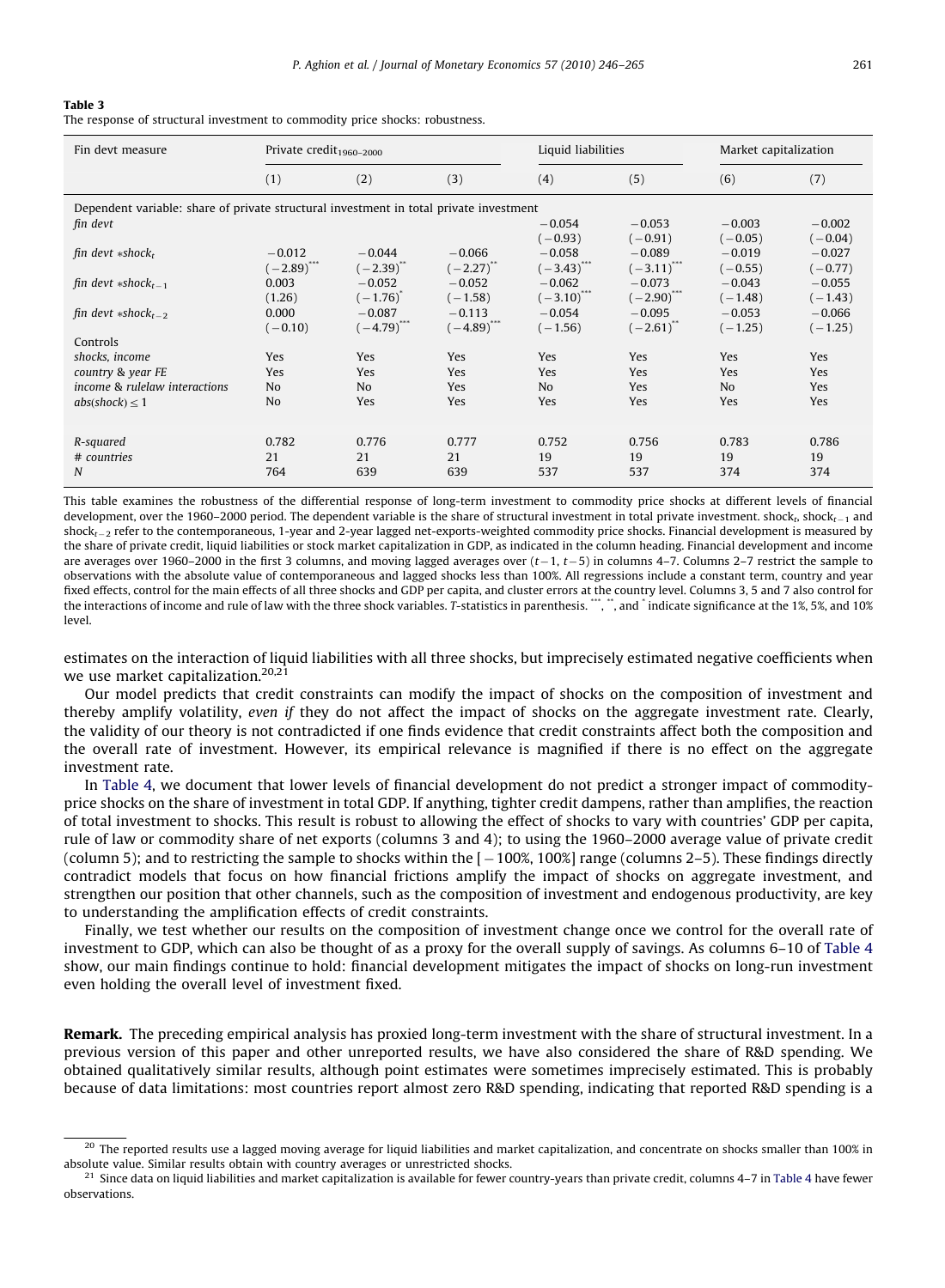Total investment vs. the composition of investment.

| Dependent variable                | Total investment/GDP        |                      |                                |                          | Structural inv/total inv |                            |                                 |                           |                           |                                  |
|-----------------------------------|-----------------------------|----------------------|--------------------------------|--------------------------|--------------------------|----------------------------|---------------------------------|---------------------------|---------------------------|----------------------------------|
|                                   | (1)                         | (2)                  | (3)                            | (4)                      | (5)                      | (6)                        | (7)                             | (8)                       | (9)                       | (10)                             |
| investment/GDP                    |                             |                      |                                |                          |                          | 0.000<br>(0.10)            | 0.001<br>(0.44)                 | 0.001<br>(0.50)           | 0.001<br>(0.52)           | 0.002<br>(0.61)                  |
| priv credit                       | 3.43<br>$(1.76)^{^{\circ}}$ | 2.42<br>(1.05)       | 2.49<br>(1.13)                 | 2.52<br>(1.13)           |                          | 0.013<br>(0.32)            | 0.016<br>(0.36)                 | 0.015<br>(0.34)           | 0.014<br>(0.33)           |                                  |
| priv credit $*shock_t$            | $-0.18$<br>$(-0.60)$        | 1.61<br>(1.10)       | 2.53<br>(1.52)                 | 1.72<br>(1.21)           | $-0.02$<br>$(-0.01)$     | $-0.009$<br>$(-2.13)^{**}$ | $-0.037$<br>$(-2.22)^{11}$      | $-0.056$<br>$(-2.42)^{4}$ | $-0.062$<br>$(-2.18)$ **  | $-0.055$<br>$(-3.41)^{^{\circ}}$ |
| priv credit *shock <sub>t-1</sub> | 0.41<br>$(3.57)$ ***        | 2.54<br>$(1.90)^{*}$ | 3.26<br>$(2.45)$ <sup>**</sup> | 1.82<br>(1.46)           | 2.43<br>(1.56)           | 0.002<br>(1.03)            | $-0.045$<br>$(-2.20)^{4}$       | $-0.056$<br>$(-2.14)^{4}$ | $-0.065$<br>$(-1.92)^{4}$ | $-0.055$<br>$(-2.05)^{^{\circ}}$ |
| priv credit *shock $_{t-2}$       | $-0.61$<br>$(-2.31)^{n}$    | 0.10<br>(0.05)       | 3.00<br>(1.61)                 | 3.22<br>(1.54)           | 1.21<br>(0.60)           | 0.001<br>(0.18)            | $-0.047$<br>$(-1.76)^{\degree}$ | $-0.085$<br>$(-2.41)^{4}$ | $-0.126$<br>$(-2.46)$     | $-0.102$<br>$(-4.17)^{^{\circ}}$ |
| comm share $*shock_t$             |                             |                      |                                | $-0.12$<br>$(-0.72)$     |                          |                            |                                 |                           | 0.000<br>(0.20)           |                                  |
| comm share $*shock_{t-1}$         |                             |                      |                                | $-0.20$<br>$(-3.92)$ *** |                          |                            |                                 |                           | 0.000<br>(0.17)           |                                  |
| comm share $*shock_{t-2}$         |                             |                      |                                | 0.08<br>(0.86)           |                          |                            |                                 |                           | $-0.004$<br>$(-2.02)^{4}$ |                                  |
| Controls                          |                             |                      |                                |                          |                          |                            |                                 |                           |                           |                                  |
| shocks; income; country & year FE | Yes                         | Yes                  | Yes                            | Yes                      | Yes                      | Yes                        | Yes                             | <b>Yes</b>                | Yes                       | Yes                              |
| income & rulelaw interactions     | N <sub>o</sub>              | N <sub>o</sub>       | Yes                            | Yes                      | Yes                      | N <sub>o</sub>             | N <sub>o</sub>                  | Yes                       | Yes                       | Yes                              |
| $abs(shock) \leq 1$               | N <sub>o</sub>              | Yes                  | Yes                            | Yes                      | Yes                      | N <sub>o</sub>             | Yes                             | Yes                       | Yes                       | Yes                              |
| R-squared<br># countries          | 0.732<br>21                 | 0.739<br>21          | 0.746<br>21                    | 0.748<br>21              | 0.729<br>21              | 0.788<br>21                | 0.786<br>21                     | 0.787<br>21               | 0.789<br>21               | 0.786<br>21                      |
| N                                 | 728                         | 603                  | 603                            | 603                      | 630                      | 728                        | 603                             | 603                       | 603                       | 603                              |

This table shows that the differential response of long-term investment to commodity price shocks at different levels of financial development is not driven by movements in total investment, over the 1960–2000 period. The dependent variable in Columns 1–5 is the share of total investment in GDP for the sample with structural investment data. The dependent variable in Columns 6–10 is the share of structural investment in total private investment.  ${\rm shock}_t$  shock $_{t-1}$  and shock $_{t-2}$  refer to the contemporaneous, 1-year and 2-year lagged net-exports-weighted commodity price shocks. Private credit and income are calculated as a moving lagged average over ( $t-1$ ,  $t-5$ ) in all columns except for Columns 5 and 10, where private credit is the 1960–2000 average. Columns 2–5 and 7–10 restrict the sample to observations with the absolute value of contemporaneous and lagged shocks less than 100%. All regressions include a constant term, country and year fixed effects, control for the main effects of all three shocks and GDP per capita, and cluster errors at the country level. Columns 3–5 and 8–10 also control for the interactions of income and rule of law with the three shock variables. T-statistics in parenthesis. "", ", and  $\degree$  indicate significance at the 1%, 5%, and 10% level.

very poor empirical measure for our purposes. See, however, [Aghion et al. \(2008\)](#page-18-0) for complementary evidence using R&D data from a panel of French firms.

#### 6.3. Impact of shocks on growth

So far we have documented that tighter credit amplifies the impact of shocks on the composition of investment, without amplifying their impact on the overall rate of investment. This section shows that financial frictions also reinforce the effect of shocks on income and productivity growth.

We first examine the sensitivity of growth to commodity-price shocks in an annual panel between 1960 and 2000, estimating the following specification:

$$
\Delta y_{it} = const + \alpha \cdot credit_{it} + \beta \cdot y_{it-2} + \sum_{j=0,1,2} (\delta_j + \gamma_j \cdot credit_{it}) \cdot shock_{i,t-j} + \omega_i + \omega_t + \varepsilon_{it}.
$$
\n(16)

Here,  $\Delta y_{it}$  denotes annual growth for country *i* in time *t*. As before, the three shock variables correspond to the contemporaneous, 1-year lagged, and 2-year lagged commodity-price shocks; our indicator of financial development is a moving lagged average of private credit over the preceding 5 years country and year fixed effects are included; errors are clustered at the country level; and twice-lagged GDP per capita is used as an additional control.

The left half of Table 5 presents our baseline results. In line with our model's predictions, we find that once-lagged commodity-price shocks boost growth today, but financial development mitigates this effect. This result obtains in the sample with shocks under 100% in absolute value (column 2), and is robust to allowing growth to respond differentially across countries at varying levels of commodity exposure in net exports (column 3). Our findings are also unchanged when the effects of financial development are identified purely from the cross-sectional variation in average private credit over the 1960–2000 period (column 4).

The right half of Table 5 establishes that none of these effects are channeled through the level of aggregate investment. More specifically, we control for the concurrent, once- and twice-lagged values of total investment as a share of GDP, and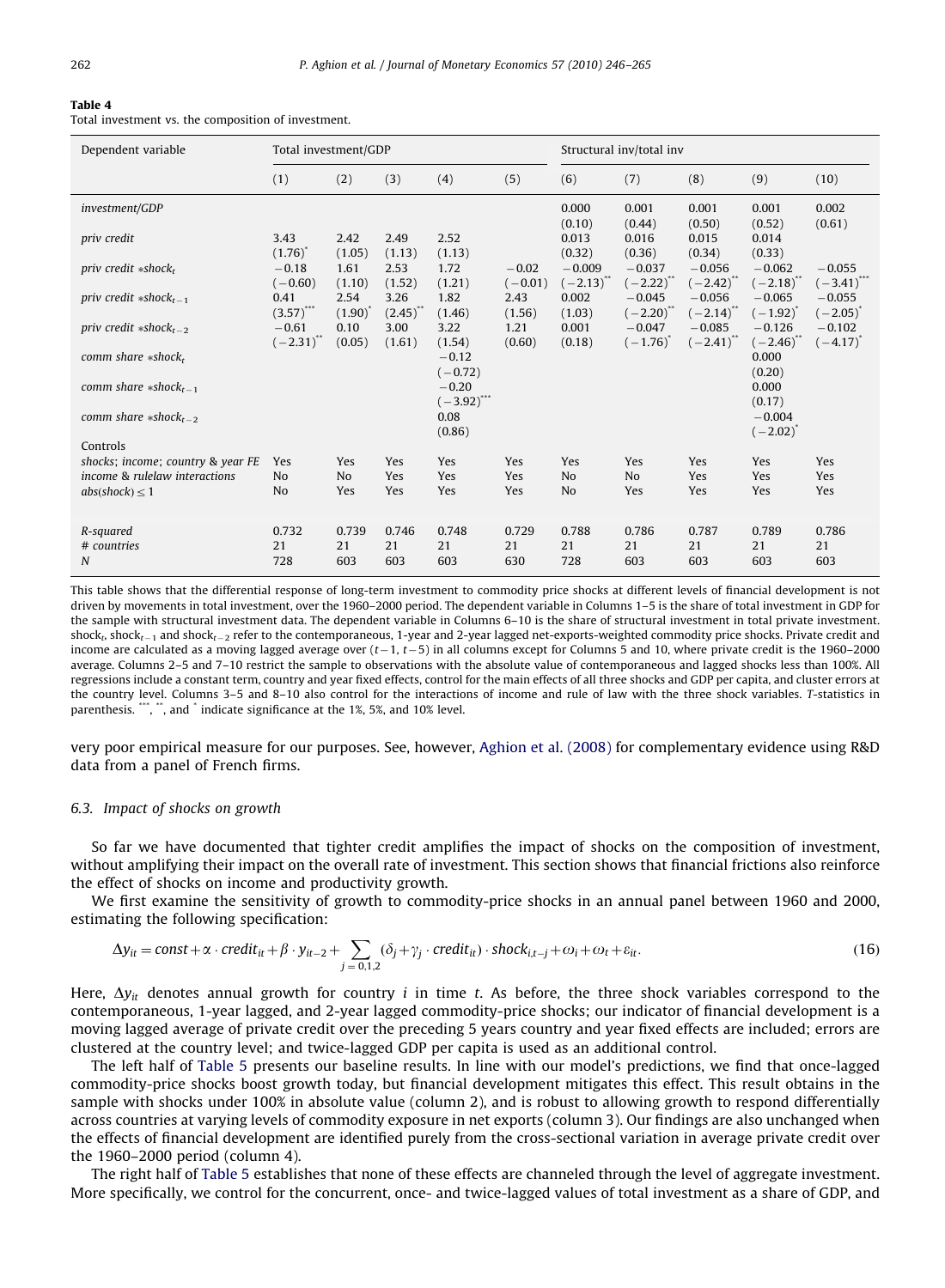The response of growth to commodity price shocks.

|                                                                                                                 | <b>Baseline specifications</b>     |                              |                              |                              | Controlling for total investment/GDP           |                                            |                              |                              |  |
|-----------------------------------------------------------------------------------------------------------------|------------------------------------|------------------------------|------------------------------|------------------------------|------------------------------------------------|--------------------------------------------|------------------------------|------------------------------|--|
|                                                                                                                 | (1)                                | (2)                          | (3)                          | (4)                          | (5)                                            | (6)                                        | (7)                          | (8)                          |  |
| Dependent variable: annual GDP per capita growth<br>priv credit                                                 | $-0.004$                           | $-0.008$                     | $-0.008$                     |                              | $-0.005$                                       | $-0.009$                                   | $-0.009$                     |                              |  |
| priv credit $*shock_t$                                                                                          | $(-0.45)$<br>0.000<br>$(-0.13)$    | $(-0.75)$<br>0.006<br>(0.39) | $(-0.75)$<br>0.008<br>(0.49) | 0.024<br>(1.49)              | $(-0.55)$<br>$-0.001$<br>$(-0.59)$             | $(-0.92)$<br>0.006<br>(0.46)               | $(-0.93)$<br>0.009<br>(0.59) | 0.023<br>(1.38)              |  |
| priv credit $*shock_{t-1}$                                                                                      | $-0.005$<br>$(-4.63)$ ***          | $-0.030$<br>$(-2.38)$        | $-0.031$<br>$(-2.16)^{4}$    | $-0.035$<br>$(-2.90)$        | $-0.004$<br>$(-3.22)$ ***                      | $-0.027$<br>$(-2.19)^{11}$                 | $-0.030$<br>$(-2.12)^{4}$    | $-0.033$<br>$(-3.00)^{**}$   |  |
| priv credit *shock <sub>t-2</sub>                                                                               | $-0.003$<br>$(-1.56)$              | $-0.005$<br>$(-0.59)$        | 0.001<br>(0.11)              | $-0.015$<br>$(-1.60)$        | $-0.002$<br>$(-1.28)$                          | $-0.002$<br>$(-0.25)$                      | 0.004<br>(0.41)              | $-0.010$<br>$(-0.92)$        |  |
| Controls<br>shocks; income <sub>t-2</sub> ; country & year FE<br>abs(shock) $\leq 1$<br>comm share interactions | <b>Yes</b><br>N <sub>0</sub><br>No | Yes<br><b>Yes</b><br>No      | Yes<br>Yes<br>Yes            | Yes<br>Yes<br>N <sub>o</sub> | <b>Yes</b><br>N <sub>0</sub><br>N <sub>o</sub> | <b>Yes</b><br><b>Yes</b><br>N <sub>o</sub> | Yes<br>Yes<br>Yes            | Yes<br>Yes<br>N <sub>o</sub> |  |
|                                                                                                                 |                                    |                              |                              |                              |                                                |                                            |                              |                              |  |
| R-squared<br># countries<br>N                                                                                   | 0.410<br>21<br>727                 | 0.456<br>21<br>602           | 0.457<br>21<br>602           | 0.455<br>21<br>629           | 0.425<br>21<br>727                             | 0.468<br>21<br>602                         | 0.469<br>21<br>602           | 0.466<br>21<br>629           |  |

This table examines the differential response of annual growth to commodity price shocks at different levels of financial development, over the 1960– 2000 period. The dependent variable is annual GDP per capita growth. shock<sub>t-3</sub> hock<sub>t-1</sub> and shock<sub>t-2</sub> refer to the contemporaneous, 1-year and 2-year lagged net-exports-weighted commodity price shocks. Private credit is measured as a moving lagged average over  $(t-1, t-5)$  in all columns except for Columns 4 and 8, where it is the 1960–2000 average. Columns 2–4 and 6–8 restrict the sample to observations with the absolute value of contemporaneous and lagged shocks less than 100%. Columns 3 and 7 control for the interaction of countries' commodity share in net exports with all three shocks. Columns 5–8 control for the current, 1-year and 2-year lagged values of total investment as a share of GDP. All regressions include a constant term, country and year fixed effects, control for the main effects of all three shocks and income at (t-2), and cluster errors at the country level. T-statistics in parenthesis. \*\*\*, \*\*, and \* indicate significance at the 1%, 5%, and 10% level.

#### Table 6

Growth, volatility and credit constraints.

|                                                                                       | No investment                                      |                                           |                                                   | With investment                                       |                                              |                                                  |  |  |
|---------------------------------------------------------------------------------------|----------------------------------------------------|-------------------------------------------|---------------------------------------------------|-------------------------------------------------------|----------------------------------------------|--------------------------------------------------|--|--|
|                                                                                       | (1)                                                | (2)                                       | (3)                                               | (4)                                                   | (5)                                          | (6)                                              |  |  |
| Dependent variable: average GDP per capita growth, 1960-2000<br>initial income        | $-0.003$                                           | $-0.010$                                  | $-0.011$                                          | $-0.006$                                              | $-0.009$                                     | $-0.010$                                         |  |  |
| growth volatility                                                                     | $(-1.51)$<br>$-0.161$<br>$(-2.35)^{4}$             | $(-3.79)$ ***<br>$-0.257$<br>$(-2.46)$ ** | $(-4.37)$ <sup>***</sup><br>$-0.137$<br>$(-1.27)$ | $(-3.78)$ <sup>***</sup><br>$-0.172$<br>$(-3.15)$ *** | $(-3.97)^{***}$<br>$-0.218$<br>$(-2.37)^{4}$ | $(4.42)$ <sup>***</sup><br>$-0.134$<br>$(-1.40)$ |  |  |
| private credit                                                                        | 0.014<br>(1.20)                                    | $-0.005$<br>$(-0.35)$                     | 0.064<br>$(2.37)$ <sup>**</sup>                   | $-0.004$<br>$(-0.43)$                                 | $-0.015$<br>$(-1.33)$                        | 0.036<br>(1.43)                                  |  |  |
| volatility *private credit                                                            | 0.520<br>$(2.23)$ <sup>**</sup>                    | 0.757<br>$(2.50)$ **                      | 0.458<br>(1.50)                                   | 0.441<br>$(2.36)$ <sup>**</sup>                       | 0.575<br>(2.14)                              | 0.375<br>(1.37)                                  |  |  |
| investment/GDP                                                                        |                                                    |                                           |                                                   | 0.001<br>$(7.59)$ <sup>***</sup>                      | 0.001<br>$(4.45)$ <sup>***</sup>             | 0.001<br>$(4.03)$ <sup>****</sup>                |  |  |
| Controls<br>pop growth, sec enroll<br>Levine et al. policy set<br>private credit $^2$ | N <sub>o</sub><br>N <sub>0</sub><br>N <sub>o</sub> | Yes<br>Yes<br>N <sub>o</sub>              | Yes<br>Yes<br>Yes                                 | N <sub>o</sub><br>N <sub>0</sub><br>N <sub>o</sub>    | Yes<br>Yes<br>N <sub>0</sub>                 | <b>Yes</b><br><b>Yes</b><br><b>Yes</b>           |  |  |
| F-test (volatility terms)<br>F-test (credit terms)<br>R-squared<br>N                  | 0.046<br>0.000<br>0.356<br>106                     | 0.027<br>0.002<br>0.529<br>73             | 0.309<br>0.000<br>0.584<br>73                     | 0.008<br>0.003<br>0.591<br>106                        | 0.047<br>0.102<br>0.644<br>73                | 0.322<br>0.011<br>0.673<br>73                    |  |  |

This table examines the relationship between long-run growth and growth volatility at different levels of financial development. The dependent variable is average annual growth over the 1960–2000 period. Growth volatility is constructed as the standard deviation of annual growth over the same period. Financial development is measured by the 1960–2000 average share of private credit in GDP. Columns 2–3 and 5–6 control for population growth, secondary school enrollment, and the Levine et al. policy set of controls (government size as a share of GDP, inflation, black market premium, and trade openness). All of these controls are averages over the 1960–2000 period, except for initial income and secondary school enrollment, which are taken for 1960. Columns 3 and 6 control for the second power of private credit. Columns 4–6 control for the 1960–2000 average share of total investment in GDP. Constant term not reported. T-statistics in parenthesis. \*\*\*, \*\*, and \* indicate significance at the 1%, 5%, and 10% level.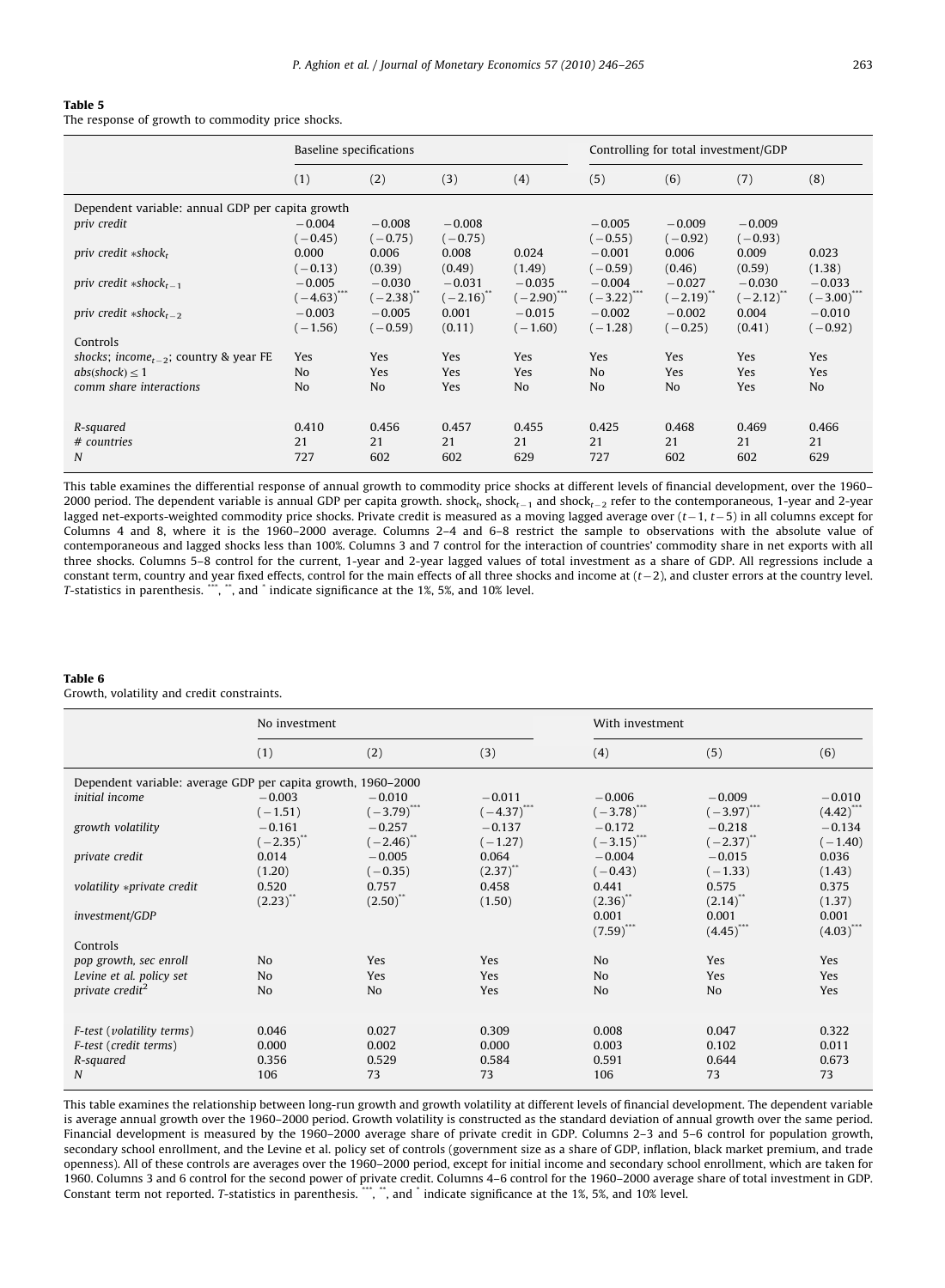<span id="page-18-0"></span>find our results unchanged. This test serves an additional purpose as well. In the absence of a direct TFP measure, conditioning on aggregate investment and GDP per capita is akin to controlling for total capital, and hence to isolating productivity improvements above and beyond capital accumulation. In support of our model, we find that this rough measure of TFP grows faster after adverse shocks in countries with more abundant credit. The effect of financial development is most pronounced at one lag.<sup>22</sup>

#### 6.4. On the cross-country correlation between volatility and growth

Having tested the core predictions of our theory, we now return to the negative cross-country correlation between volatility and growth, which was part of the motivating background. We already discussed how our model provides a simple spurious interpretation of this correlation. But we also indicated that, when idiosyncratic liquidity risk increases with aggregate volatility, the causal effect of volatility on growth is expected to be more negative the tighter the credit constraints. While this possibility is not as central to our theory as the predictions we have already tested, it is of special interest because of its implications for welfare and policy: it suggests that the cost of business cycles may be higher in financially underdeveloped countries, as well as that stabilization policies can have more favorable growth effects in such countries.

We thus close the empirical part of the paper by taking a first look at whether such a regularity is present in the data. Table 6 repeats the [Ramey and Ramey \(1995\)](#page-19-0) regression with the addition of private credit and its interaction with volatility. The negative impact of volatility on growth tends to be, indeed, stronger in countries at lower levels of financial development. This effect is economically important. For example, in the specification of column 1, a one-standard-deviation improvement in private credit would reduce the negative growth impact of a 1% rise in volatility by  $-0.14$ %. This effect is robust to controlling for demographics, policy variables, and the investment rate (columns 2, 4, and 5), but it looses significance if we control for a non-linear effect of private credit (columns 3 and 6). The main and interaction effects of private credit are, however, always jointly statistically significant. We conclude that the negative relation between growth and volatility appears to be stronger in countries with tighter credit, in accordance with the aforementioned theoretical prediction.

## 7. Concluding remarks

This paper identified a novel propagation mechanism in the impact of credit frictions on the cyclical composition of investment. We first showed how the share of long-term investment turns from countercyclical under complete markets to procyclical under sufficiently tight credit constraints. We then showed how through this channel credit frictions can lead to both lower mean growth and amplified volatility, even though they seem to have no effect on the impact of shocks on aggregate saving and investment. We finally provided some supporting empirical evidence.

Needless to say, both the theoretical and the empirical lessons of this paper have their limitations. Also, any careful quantitative assessment would require that our mechanism be embedded within a more standard business-cycle model—an exercise that is left for future research. We nevertheless hope that our findings may draw more attention to the important interaction between credit constraints and the composition of investment, and the implications of this interaction for short-run fluctuations and long-run growth.

Largely motivated by our findings, [Aghion et al. \(2006\)](#page-19-0) proceed to investigate the relationship between growth and exchange-rate volatility, while [Aghion et al. \(2009\)](#page-19-0) look at the relationship between growth and the cyclicality of fiscal policy. The former paper finds that exchange-rate volatility has a stronger negative effect on growth in countries with tighter credit, while the latter paper finds that countercyclical fiscal policy has a stronger positive effect on growth in industries with higher financial dependence within countries with tighter credit. Finally, using a panel of French firms, Aghion et al. (2008) find that the share of R&D investment—another natural measure of long-term investments—is more procyclical in firms that face tighter credit constraints. Combined, this subsequent work complements the contribution of our paper and further highlights the value of investigating the joint determination of the composition of investment, shortrun volatility, and long-run growth.

## Appendix A. Supplementary data

Supplementary data associated with this article can be found in the online version at doi[:10.1016/j.jmoneco.](10.1016/j.jmoneco.2010.02.005) [2010.02.005.](10.1016/j.jmoneco.2010.02.005)

## References

Acemoglu, D., Zilibotti, F., 1997. Was prometheus unbound by chance? Risk, diversification, and growth. Journal of Political Economy 105, 709–751. Aghion, P., Ashkenazy, P., Berman, N., Eymard, L., Cette, G., 2008. Credit constraints and the cyclicality of R&D investment: evidence from France. Mimeo.

 $22$  All of these findings are robust to the addition of the share of structural investment to the set of right-hand variables. When these variables are added, their effect is as in the model: for any given rate of investment, a higher fraction of structural investment tends to predict higher growth. Results available upon request.